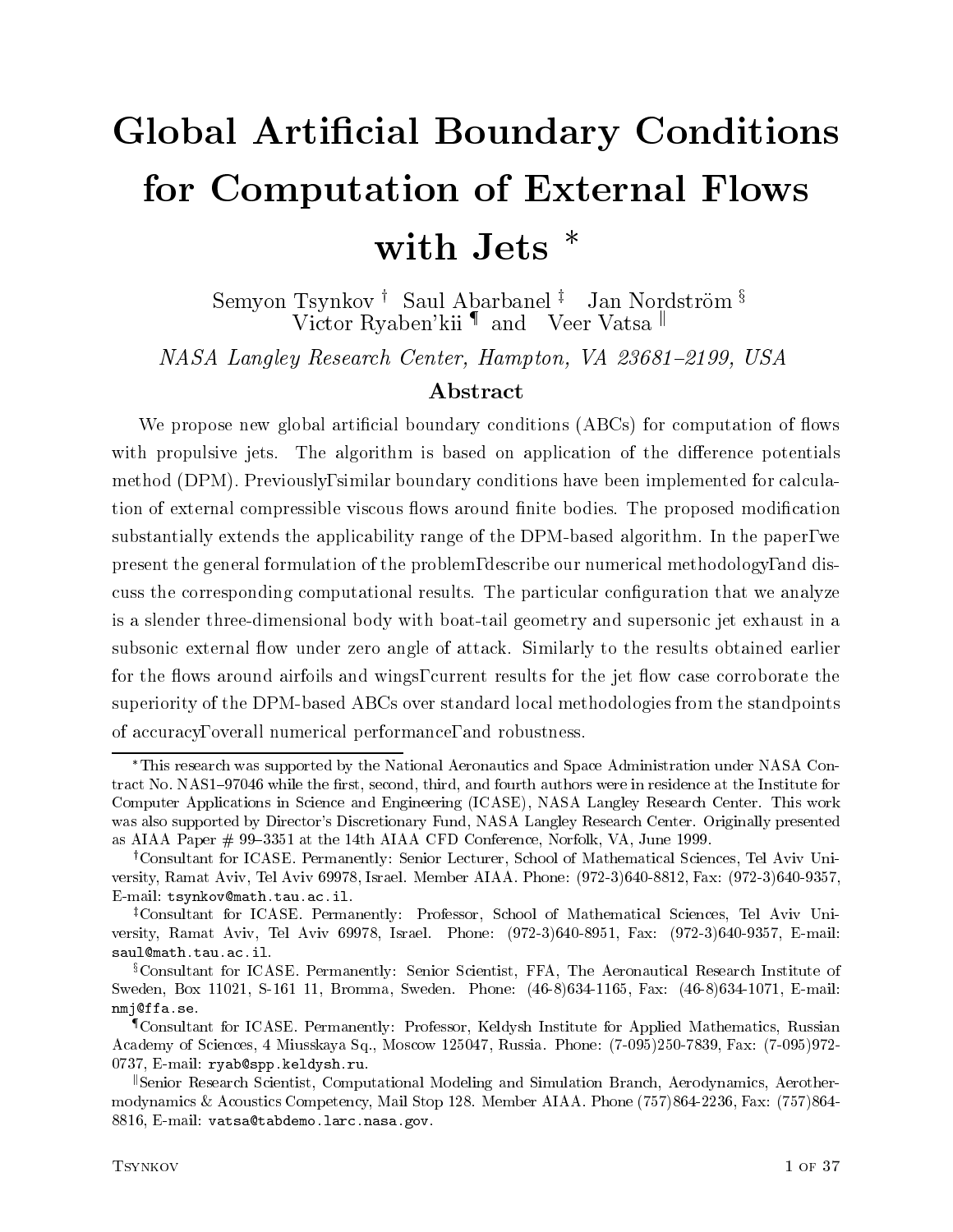#### Introduction

Many typical problems in aerodynamics including those that present immediate practical interest, e.g., flows around aircraft, are formulated on infinite domains. It is, however, obvious, that any discretization used for solving such problems on the computer must be finite. Therefore, any numerical solution methodology for these problems has to be supplemented (or, rather, preceded) by a special technique that helps create such finite discretizations.

A widely used approach to this problem is based on truncating the original flow domain prior to the actual discretization and numerical solution. Subsequently, one can construct a finite discretization on the new bounded computational domain using one of the standard techniques: finite differences, finite elements, or other. However, both the continuous problem on the truncated domain and its discrete counterpart will be subdefinite unless supplemented by the appropriate closing procedure at the external computational boundary. This is done by using artificial boundary conditions (ABCs); the word "artificial" emphasizing here that these boundary conditions are necessitated by numerics and do not come from the original physical formulation.

The ideal or, in other words, exact, ABCs are obviously those that would drive the error associated with domain truncation to zero. However, numerically efficient procedures of this kind cannot be attained routinely except in model (mostly one-dimensional) problems and therefore, for typical applications one uses primarily different approximate rather than exact methodologies.

The nature of the difficulties associated with constructing the exact ABCs is that in most cases such boundary conditions appear nonlocal (in space and also in time for unsteady problems). Although the corresponding computational algorithms are robust and highly accurate, they can be cumbersome and typically apply only to rather simple geometries. On the other hand, the alternative local approaches that yield inexpensive and geometrically universal numerical procedures may often lack accuracy in computations, which, in turn, necessitates choosing excessively large computational domains. Basically, higher accuracy due to boundary conditions implies that more of the nonlocal nature of exact ABCs has to be taken into consideration. As a consequence, to avoid extra complexity due to the nonlocality of boundary conditions, most of the modern production algorithms in CFD still employ local ABCs that are based on simplified flow models. The possibility to use local ABCs comes, as mentioned, at the expense of running the cases on large domains.

Generally, it has been demonstrated theoretically and computationally in both CFD and other areas of scientic computing that the treatment of ABCs may have a profound impact on the overall performance of numerical algorithms and interpretation of the results. The literature on various ABCs' techniques is extensive, a detailed review can be found in work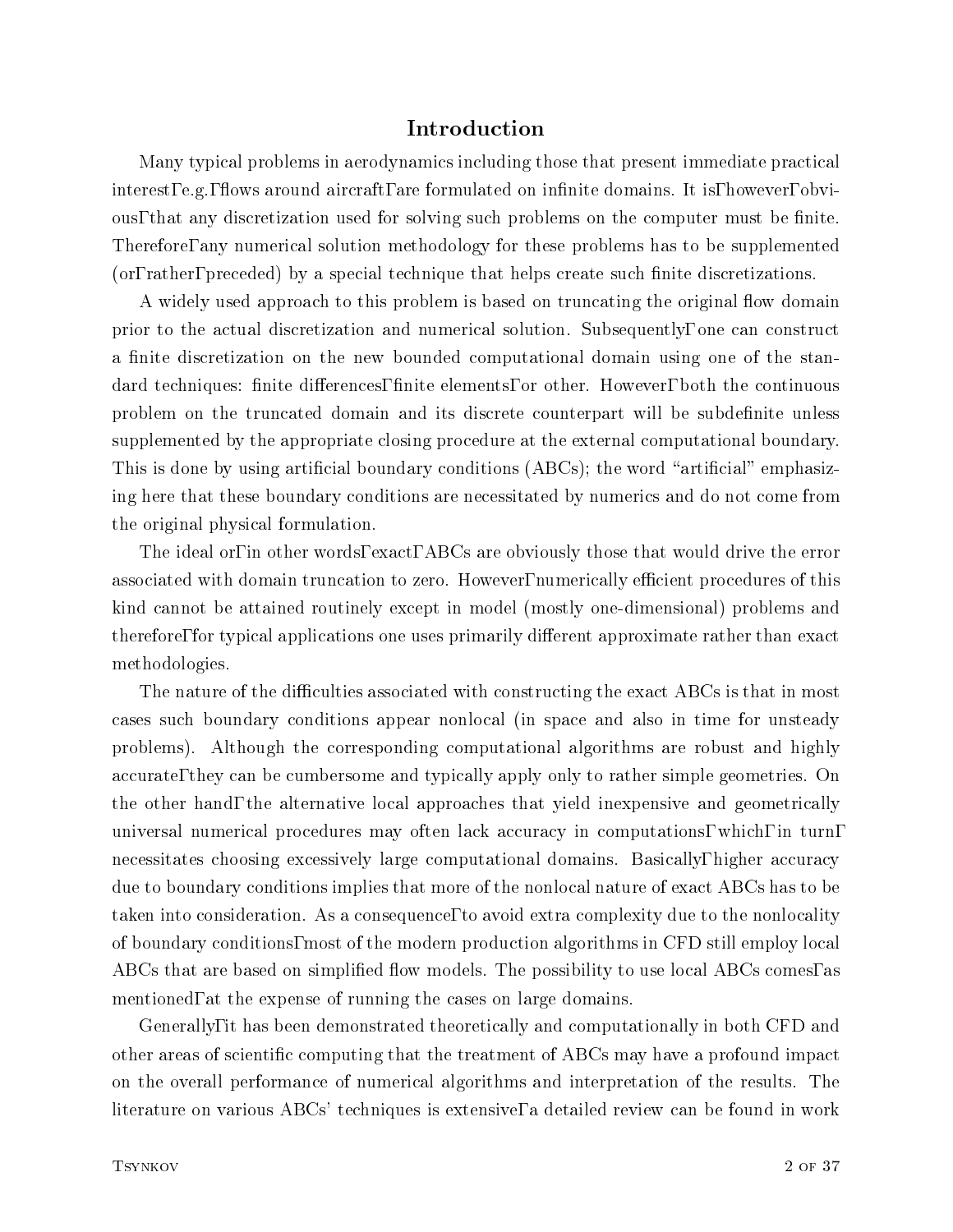by Givoli,<sup>1,2</sup> as well as in a more recent paper by Tsynkov.<sup>3</sup>

The construction of ABCs based on the difference potentials method (DPM) by Ryaben'kii, $4-6$  was an attempt to combine in one technique the advantages relevant to both local and global methodologies, see Refs. 7-17. These boundary conditions employ finite-difference counterparts to Calderon's pseudodifferential boundary projection operators and generalized potentials that have been first proposed in work by Calderon<sup>18</sup> and then also studied by Seeley.19 The DPM-based ABCs have been successfully implemented along with NASA-developed multigrid Navier-Stokes solvers for the calculation of two-dimensional (solver FLOMG by Swanson and Turkel<sup>20-22</sup>) and three-dimensional (solver TLNS3D by Vatsa, et al.<sup>23,24</sup>) compressible viscous flows around airfoils (NACA0012, RAE2822) and wings (ONERA M6).

In many numerical tests the DPM-based boundary conditions have consistently outperformed the standard local methods from the standpoints of accuracy, multigrid convergence rate, and overall robustness (they allow for a substantial reduction of the domain size while preserving the accuracy and may also speed up the convergence of multigrid iterations by up to a factor of three, i.e., they would require only about one third of the original number of multigrid cycles for reducing the initial residual by a prescribed factor). Note, the standard local boundary conditions for external flows that are referred to above are typically based on one-dimensional characteristics analysis for the front or inflow part of the artificial boundary and specification of the free-stream pressure and extrapolation of all other quantities on the rear or downstream portion of the outer boundary; this treatment may or may not be supplemented by the point-vortex correction<sup>25</sup> for the two-dimensional case; an example of geometry in three dimensions is shown on Figure 1 in the next section.

All the problems analyzed previously in the DPM framework (see the aforementioned references) can actually be characterized as "pure" external flows. In this paper, we for the first time incorporate a new and essentially different physical element into the formulation of the problem; namely, we will consider external flows around configurations with jet exhaust. The problems of this kind have never been studied by means of the DPM before and including this new flow phenomena into the range of admissible formulations for the DPM-based methodology substantially enlarges the scope of its capabilities. Moreover, as different flows with jets are frequently encountered in aerospace applications, the possibility of computing external aerodynamics more efficiently with jet exhaust phenomena taken into account is important for both conguration analysis and design.

The material in the paper is prepared as follows. In the next section we outline the basic DPM-based procedure as developed for pure external flows; in the section that follows we describe the changes that are necessary for incorporating the jet exhaust flows; then, we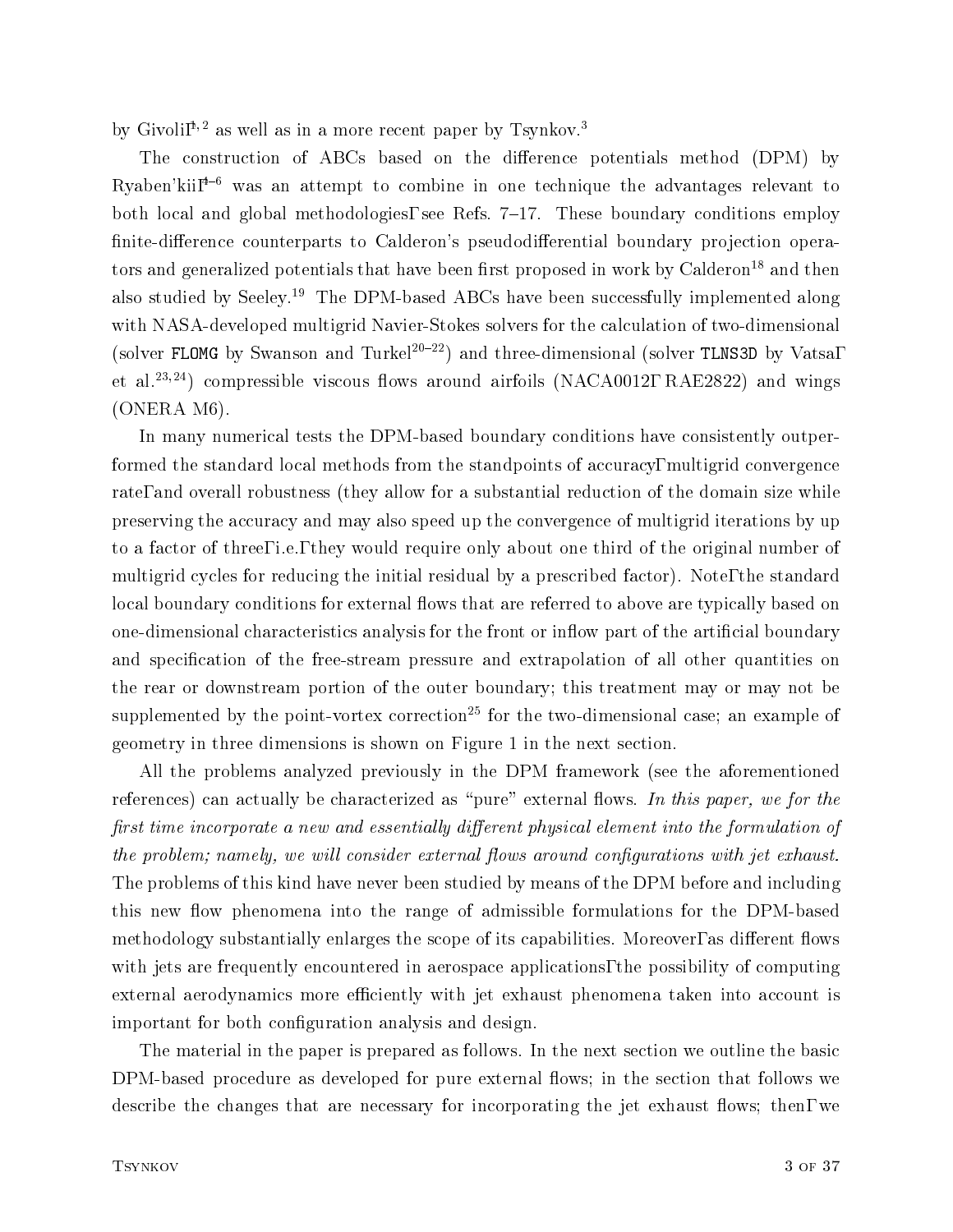present the numerical results and conclusions.

### DPM-based ABCs: Basic Algorithm

In this section, we outline the corresponding derivation from Ref. 15. The paper by Tsynkov<sup>16</sup> contains a substantially more detailed account on how to set the three-dimensional DPM-based ABCs.

We consider a steady-state flow of a viscous, compressible, perfect gas past a finite threedimensional configuration. The flow is uniform and subsonic at infinity; it is also symmetric with respect to the Cartesian plane  $z = 0$ . The hydrodynamics equations are discretized and integrated on a grid generated around the immersed body(ies). The grid actually defines a bounded computational domain; the ABCs that would close the truncated problem should be set at the external coordinate surface of the grid. Let us denote this surface ; for a oneblock curvilinear C-O type boundary-fitted grid around the ONERA M6 wing the schematic geometric setup is shown in Figure 1.

The outermost coordinate surface of the grid is designated,  $_1$  (see Figure 1); it represents the ghost nodes (or ghost cells for the finite-volume formulation). Clearly, when the stencil of the scheme used inside the computational domain is applied to any node from , it generally requires some ghost cell data. Unless the required data are provided, the finite-difference system solved inside the computational domain appears subdefinite, i.e., it has less equations than unknowns. Therefore, in practical framework the closure of the discretized truncated problem means specification of the solution values at the ghost cells. This will be done by means of the DPM-based ABCs so that the boundary data used for the closure admit an exterior complement that solves the problem outside the computational domain. As soon as the data in the ghost cells have been obtained as functions of the data in the interior cells  $(1, 1)$  as a function of  $(1, 1)$ , the corresponding relations can be incorporated into the actual solver used inside the computational domain. If, for example, this is an iterative solver (very often the case), then one has to update the ghost cells at each iteration to advance to the next "time" step.

To construct the boundary conditions, we first assume that the flow perturbations against constant free-stream background are small in the far field and consider the linearized problem outside the computational domain (i.e., outside ). It is important to emphasize that the possibility of far-field linearization (i.e., the possibility to retain only the first-order terms with respect to perturbations in the governing equations) requires special justification, in particular, when analyzing transonic flows. We do not present the corresponding argument here; a simple asymptotic analysis in the framework of the full potential model that justifies the far-field linearization in three dimensions can be found in our previous work.<sup>15,16</sup> Of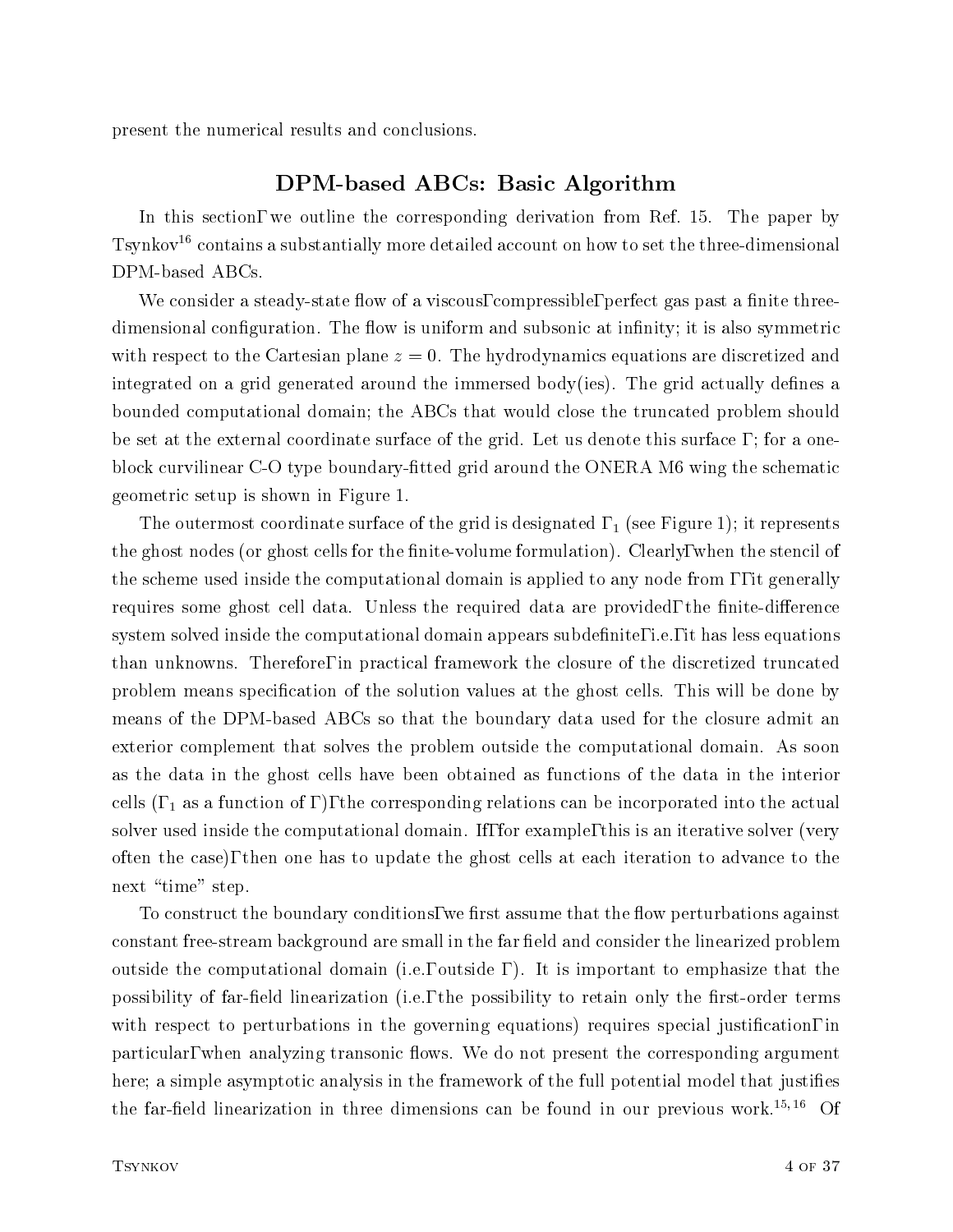course, even if we know that the far field is linear, we still cannot say a priori whether or not the linearization outside, is possible for a particular configuration of the domains. Clearly, for a very large computational domain one can linearize the flow outside,, and as we approach the source of perturbations (the immersed configuration), the validity of linearization is verified a posteriori (see, e.g., Refs. 8, 9, 12, 15, 16).

We will be considering the entire problem in the framework of the thin-layer equations (as opposed to the full Navier-Stokes equations). This simplified flow model still retains all the essential properties pertinent to the class of problems that we are studying and at the same time it is less expensive numerically. In the far field, the thin-layer equations are linearized against the constant free-stream background and supplemented by the condition of vanishing of all flow perturbation at infinity, which corresponds to the free stream limit of the solution. The actual form of the linearized governing equations in the far field is presented in Refs. 15, 16.

We discretize the linearized thin-layer system with the second order of accuracy on an auxiliary Cartesian grid; a detailed description of the resulting finite-difference scheme can be found in Ref. 16. The DPM will provide us with the complete boundary classification of all those and only those exterior grid vector-functions that solve this discretized system outside the computational domain and meet the boundary condition at infinity (vanishing of all perturbations). The foregoing boundary classification will be obtained as an image of a special projection operator, which can be considered a discrete analogue to Calderon's pseudodifferential boundary projection.<sup>18, 19</sup> The projection operators act on the grid functions defined as boundary traces of the solution. In actual computations, the boundary conditions are set as follows. Every time we need to update the ghost cells we take an appropriate set of data from inside, (see below), project it onto the subspace in the entire space of boundary data that admits the correct exterior complement, and obtain the ghost cell values by calculating this complement on  $, 1$ .

The implementation of the DPM-based ABCs starts with splitting the nodes of the auxiliary Cartesian grid into two distinct groups: those that are inside, and those that are outside . Applying the stencil of the scheme that we use to each node of both groups, we consider the intersection of the grid sets swept by the stencil. This intersection is called the grid boundary  $\gamma$ ; it is a multi-layered fringe of nodes of the auxiliary Cartesian grid located near and straddling the continuous boundary,.

For any function  $u$  on the Cartesian grid we define its trace  $Tr_{\gamma}u$  on  $\gamma$  as merely a restriction. For any grid function use the grid function under the generalized potential potential commentatio  $\mathbf{r}$  with the density with generalized potential is defined on the auxiliary Cartesian grid on the boundary  $\gamma$  and outside it. The generalized potential is obtained as a solution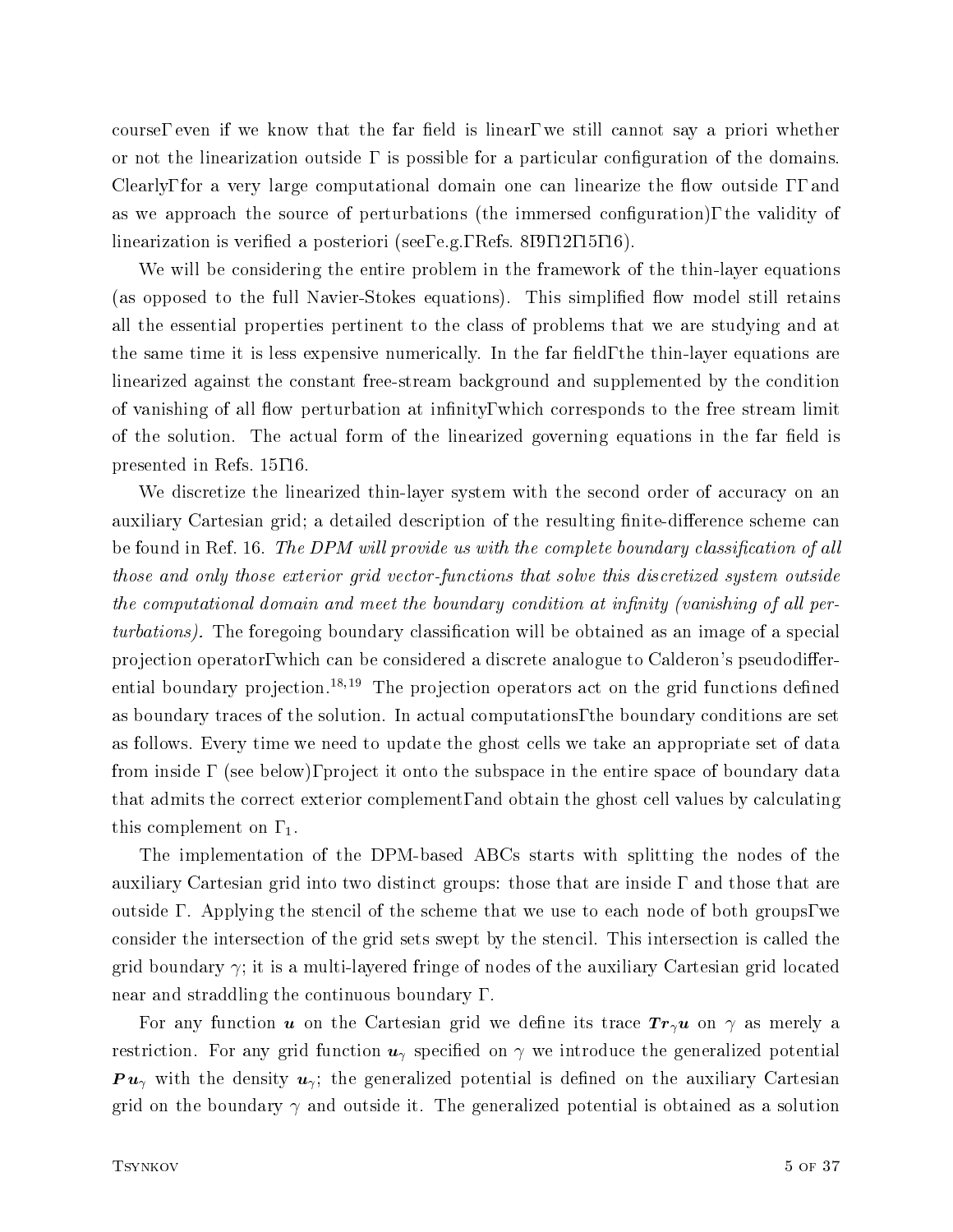of the right-hand auxiliary problem (AP) driven by the right-hand side that depends on up the right-hand on up the formal construction of this right-hand side is the same in two- and three-dimensional cases, see Refs.  $7, 11, 12, 16$  for details. The AP is formulated on a finite auxiliary domain. which is a Cartesian parallelepiped that fully contains,  $_1$ . The formulation of the AP involves periodization in the cross-stream and span-wise directions y and z, respectively. The periods are chosen sufficiently large to guarantee that the periodic solution *considered on a finite* fixed neighborhood of, and, 1 provide a good approximation to the theoretical non-periodic solution; the latter can be thought of as a limit when the periods in y and z approach infinity. The approximation of a non-periodic solution by the periodic one on a fixed subinterval as the period increases is discussed in our work.<sup>7, 11, 12</sup> The boundary conditions for the AP in the stream-wise direction  $x$  are constructed semi-analytically using explicit mode selection that would guarantee the desired far-field behavior of the solution, see Refs.  $15, 16$ .

The TH allows as to calculate the generalized difference potential P uy for any grid density us present on the species of the vicinity of the computation the computational domain processes of presentation the solution to the linearized equations subject to the zero boundary condition at infinity (the accuracy of this approximation can be controlled by choosing the periods in y and  $z$ ). The composition of the operators  $Tr_{\gamma}$  and P,  $P_{\gamma} = Tr_{\gamma}P$ , is a projection,  $P_{\gamma} = P_{\gamma}$ , and it is a discrete counterpart of Calderon's boundary projection<sup>18, 19</sup> for the linearized thin-layer system. The image of this projection,  $\text{Im} P_{\gamma}$ , contains all those and only those  $u_{\gamma}$ 's that are traces of the exterior difference solutions to the linearized thin-layer equations that satisfy the boundary conditions of the AP. In the sense of the foregoing approximation (periodization),  $\mathrm{Im} \boldsymbol{P}_{\!\gamma}$  contains all those and only those  $\boldsymbol{u}_\gamma$ 's that are traces of the exterior difference solutions to the linearized thin-layer equations that satisfy the zero boundary conditions at infinity.

Having constructed the procedure for calculating the potentials and projections for the discrete linearized thin-layer equations, we can now close the system inside the computational domain, i.e., obtain the ABCs. First, we take u and  $\partial u/\partial n$  on , , n is the normal, (these data are available from inside the computational domain) and, using interpolation  $\boldsymbol{R}_1$  along , and the first two terms of Taylor's expansion (denoted  $\pi_{\gamma}$ ), obtain  $u_{\gamma}$ :

$$
\boldsymbol{u}_{\gamma} = \pi_{\gamma} \boldsymbol{R}, \left. \left( \boldsymbol{u}, \frac{\partial \boldsymbol{u}}{\partial n} \right) \right|, \tag{1}
$$

 $T_{\rm{m}}$ , we need to calculate the potential  $T_{\rm{w}}$  for the density  $\omega_{\rm{p}}$   $T_{\rm{w}}$  and interpolate it to the nodes  $, 1$ :

$$
\left. \mathbf{u} \right|_{\mathbf{u}_1} = \mathbf{R}_{\mathbf{u}_1} \mathbf{P} \mathbf{v}_{\gamma} \equiv \mathbf{R}_{\mathbf{u}_1} \mathbf{P} \mathbf{u}_{\gamma}.
$$

Finally, the ABCs are obtained in the operator form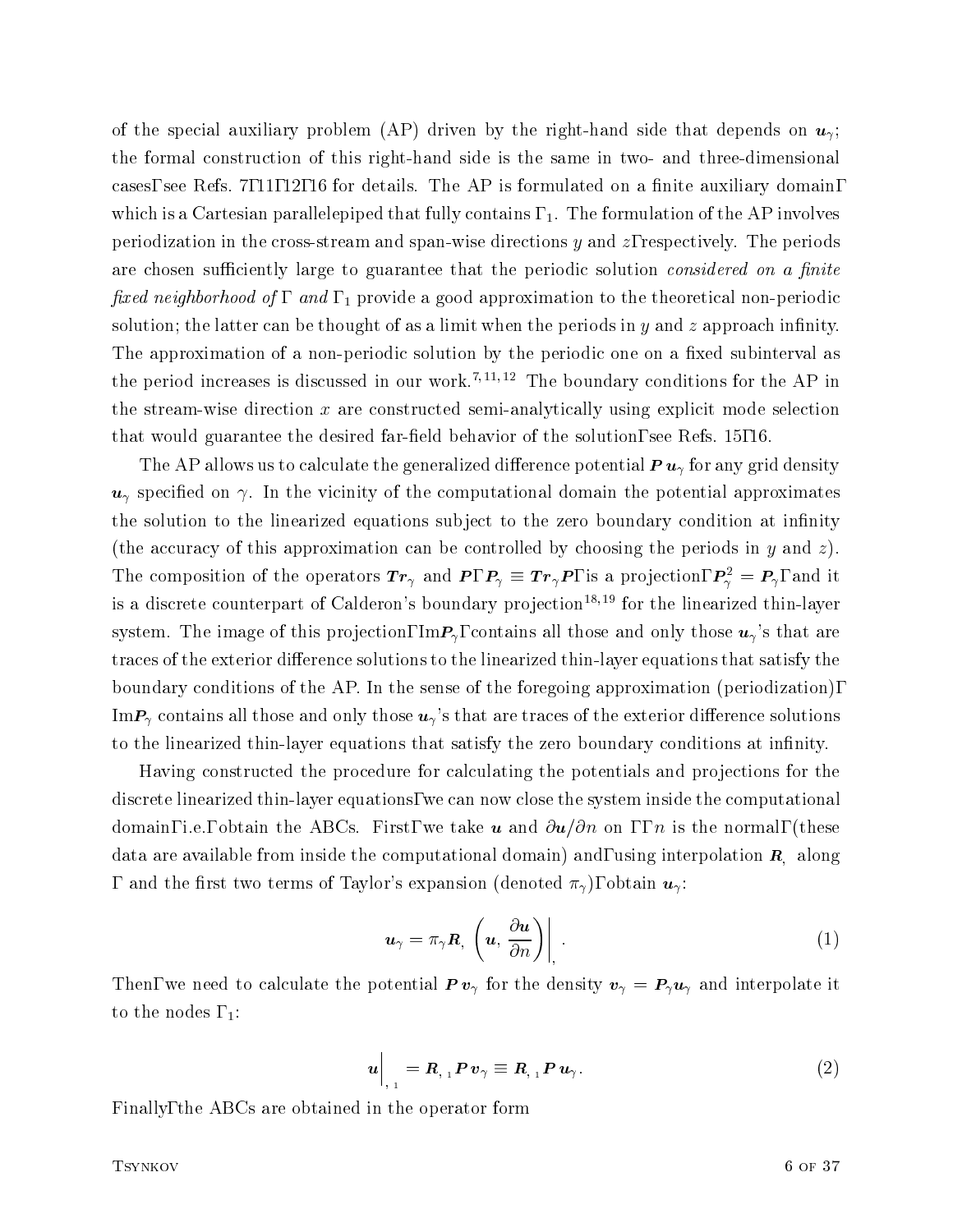$$
u\Big|_{,1} = T\left(u,\frac{\partial u}{\partial n}\right)\Big|_{,1},\tag{3}
$$

where  $T$  is composed of the operations of (1) and (2). Boundary condition (3) is applied every time we need to update the ghost cells when solving the interior problem (e.g., on every iteration). The implementation of ABCs (3) can either be direct or involve preliminary calculation of the matrix  $T$ . In the latter case, the runtime implementation of the ABCs (3) is reduced to a matrix-vector multiplication. Numerical results for flows around the ONERA M6wing obtained with the DPM-based boundary conditions (3) are summarized in work by Tsynkov and Vatsa<sup>15</sup> and Tsynkov.<sup>16,17</sup>

#### Application to Jet Flows

The major difference between the formulation of the previous section and the flow with jet exhaust is that in the vicinity of the jet we can no longer claim that flow perturbations against the free-stream background are small. Indeed, inside the propulsive jet the speed of the ow is typically much higher than the one in the surrounding area, moreover, other parameters, e.g., temperature, may also differ substantially. Therefore, the linearization of the flow against a constant free-stream background everywhere is, generally speaking, not valid in this case.

However, in many applications (in particular, aerospace) one can clearly distinguish between those parts of the overall flow that contain jet(s) and the remaining areas. Therefore, the most comprehensive way to develop the far-field linearization in this situation will apparently be to use the appropriate asymptotic solutions for jets (see, e.g., Abramovich<sup>26</sup>) in the corresponding regions as a background. For flow regions outside the jet, it is always reasonable to assume that the foregoing linearization around a uniform free-stream solution will still be valid there.

The particular setting that we will be studying hereafter is schematically shown in Figure 2. (The meaning of the two external grid surfaces is the same as, and,  $_1$  in Figure 1.) It includes a three-dimensional slender body (symmetric with respect to the  $z = 0$  plane but not axially symmetric, i.e., not a body of revolution) with sharp nose and boat-tail aft configuration; the rearmost plane surface of the body (not shown explicitly in Figure 2) is actually a location of the nozzle outlet; the outlet is rectangular in cross section. The exterior flow is subsonic with the free-stream Mach number  $M_0 = 0.6$  and zero angle of attack, the jet that is discharged from the outlet is supersonic, Mj <sup>=</sup> 1:6, and con
uent with the exterior flow.

The specific shape of the body (see Figure 2) as well as parameters of the flow have been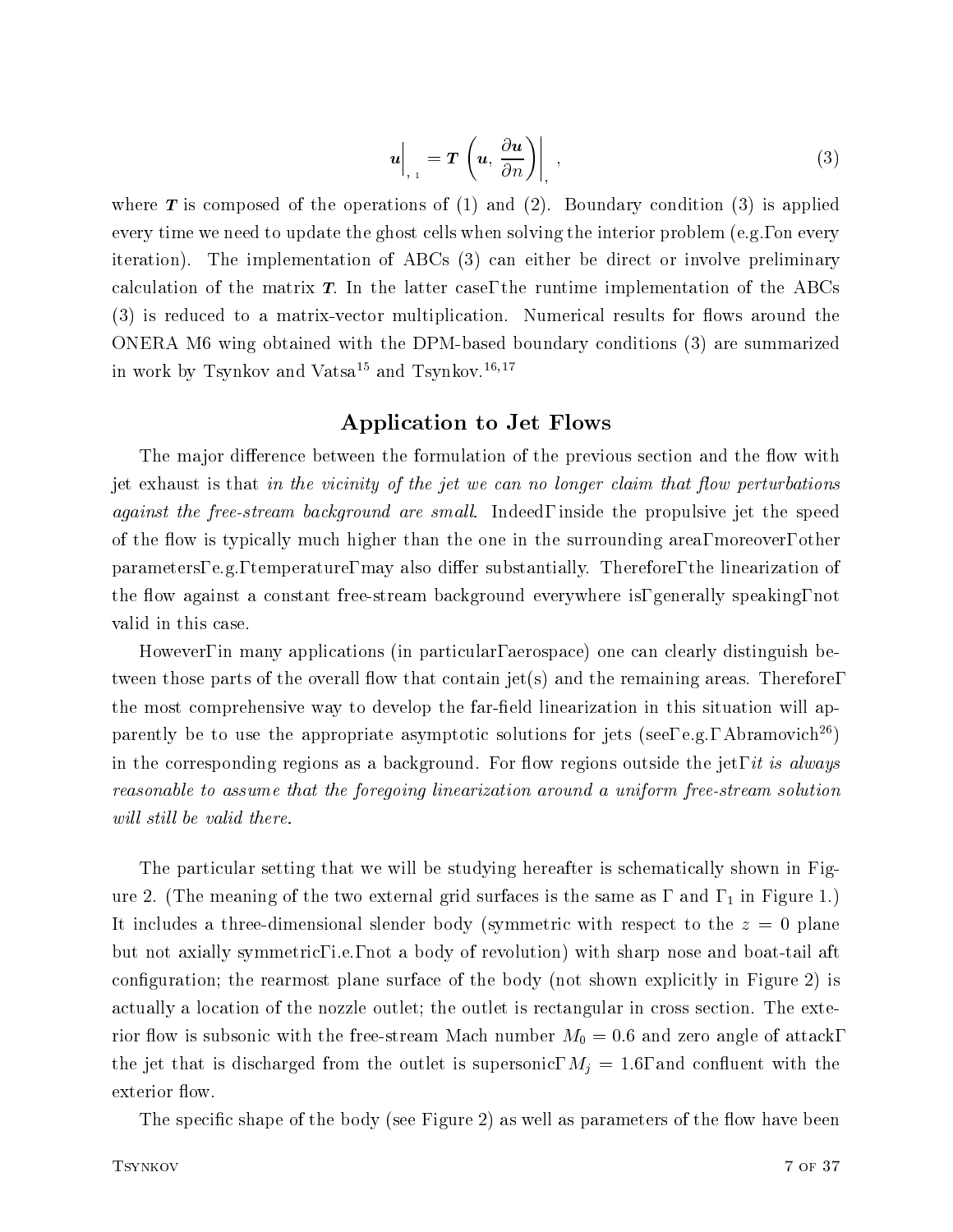previously proposed for numerical study and analyzed in work by Compton.27 In this original work, $27$  Compton had calculated external flow with the propulsive jet and also considered the interior portion of the flow, namely the flow in the actual nozzle located inside the afterbody (this nozzle flow obviously produces the jet). For our study, we have generated new grids and also simplied the overall formulation by eliminating the nozzle and specifying instead the uniform supersonic flow conditions at the nozzle outlet i.e., at the place where the jet starts. Compton's goal<sup>27</sup> was to assess the performance of different turbulence models including their prediction capabilities for the flow inside the nozzle; our goal is to assess the performance of different external boundary conditions for the flows with jet exhaust. We, therefore, think that the aforementioned simplication is justied.

Our typical grid consists of two blocks: block 1 of  $C-O$  type is for the exterior flow and block 2 of H-O type is for the jet portion (see Figure 2). Of course, this subdivision can only have an approximate meaning because the jet will obviously tend to spread while propagating downstream; basically, it means that the shear layer between the jet and coflow is located in the vicinity of the block interface. On this interface, the two grid blocks are point-matched, which is a requirement for TLNS3D.

As has been mentioned, the exterior flow is subsonic and the jet is supersonic (other parameters of the flow will be pointed out later). The standard boundary conditions in **TLNS3D** for this two-block jet flow case include one-dimensional characteristics for external inflow (block 1, upstream portion of the boundary), specification of the free-stream pressure with extrapolation of all other quantities for external outflow (block 1, downstream portion of the boundary), extrapolation of all quantities for the jet downstream boundary (block 2) and specification of all quantities for the jet inflow boundary (block 2); the boundary conditions on the solid surface of the body are standard no-slip conditions. Extrapolation of all flow quantities at the jet outflow boundary is justified because as shown by numerous simulations the core of the jet remains supersonic even at large distances downstream of the body, at least as far as  $40-50$  nozzle calibers away.

The primary goal of this paper is to develop an alternative to the foregoing local boundary conditions for the jet flow case  $-\text{ global ABCs}$  similar to those described in the previous section, and compare the performance of the two techniques. A direct implementation of the ABCs (3) will, however, encounter a major obstacle in this case: as has been mentioned, we cannot linearize against the free-stream background in the jet region and therefore, cannot directly implement the operator  $T$  of  $(3)$  over the entire external boundary as this operator is obtained on the basis of the thin-layer system linearized against a uniform free-stream background. Of course, if we linearized the flow against a constant free-stream background outside the jet and against some approximate asymptotic solution in the jet region (see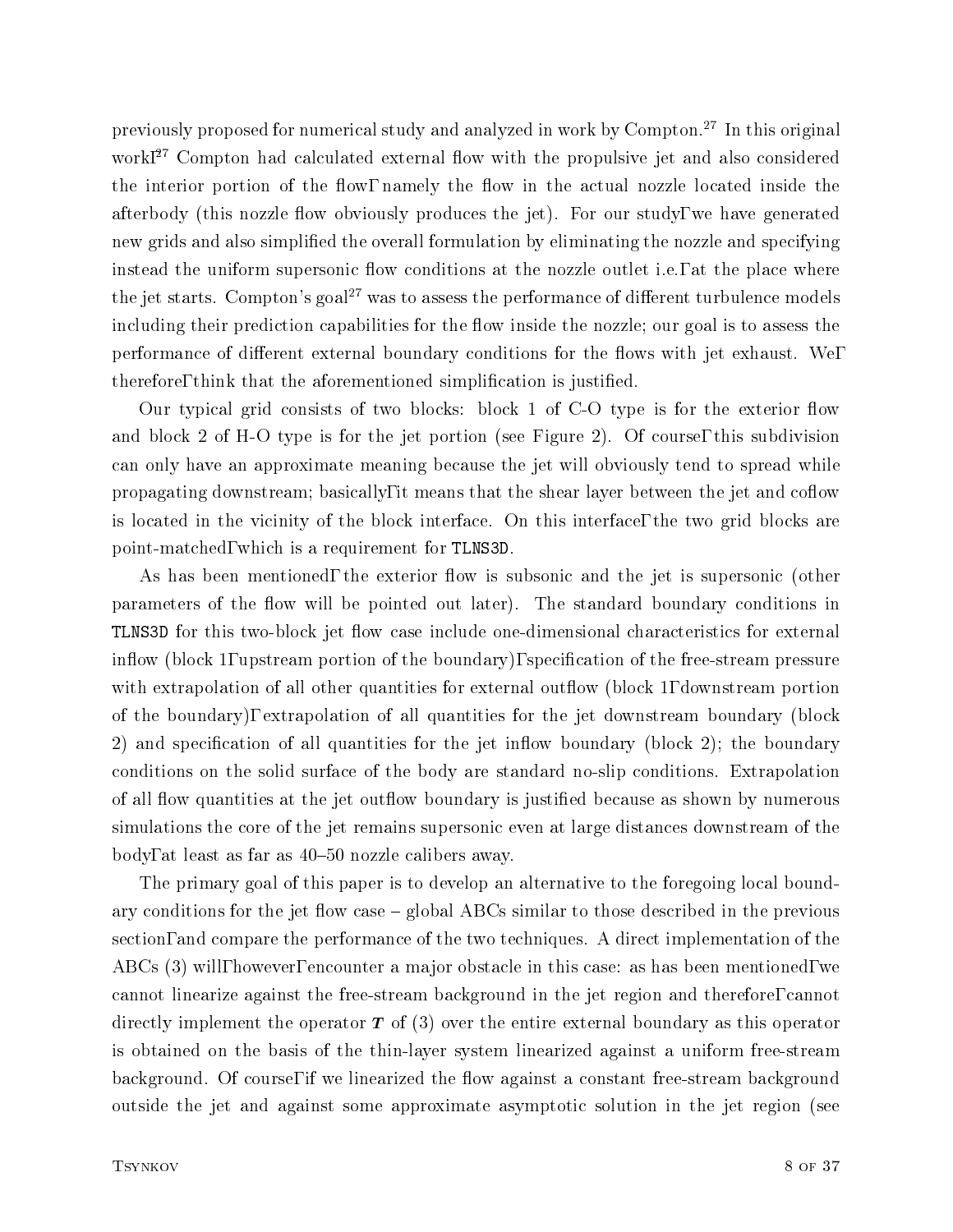$Ref. 26$ ) and then used the corresponding linear system (it will have variable coefficients) to construct the operator analogous to  $T$  of  $(3)$ , then we could have applied the boundary conditions (3) straightforwardly as done in the previous work<sup>15,16</sup> for flows with no jets. Computation of the new operator  $T$  in this framework will, in turn, require a different construction of the AP, certainly more elaborate (because of variable coefficients) and possibly more expensive than the one described in the previous section. One way of largely eliminating the difficulties associated with variable coefficients is apparently to take advantage of the supersonic nature of the jet and use marching-type algorithms in a subdomain of the new AP domain. Although this may make the whole foregoing program feasible, we consider its implementation as future work. In this paper we present the algorithm based on boundary conditions (3) with minimal alterations.

As the ABCs (3) obviously cannot be applied in the jet area, i.e., on that portion of the articial boundary where the jet exits the domain, we need another procedure. The most natural choice will be to extrapolate all flow quantities downstream at the outflow boundary because the core of the jet remains supersonic even atlarge distances away from the nozzle out let. Of course, we cannot actually predict where on the downstream boundary the flow actually becomes subsonic, i.e., where the extrapolation ceases to be applicable. However, we have observed that for the particular case under study we can extrapolate at least on the entire downstream boundary of the second grid block (see Figure 2). Thus, extrapolation of all flow quantities will be used henceforth as downstream boundary conditions for block 2.

In the standard procedure, the downstream boundary conditions for grid block 1, i.e., on the rest of the outflow boundary, are based on the specification of free-stream pressure and extrapolation of all other quantities. Basically, these boundary conditions are relevant for subsonic outflow. In practice, some portion of the downstream boundary of block 1 may also be supersonic; in this case, however, the implementation of these pressure boundary conditions does not lead to noticeable errors because the streamwise variations of pressure away from the nozzle are small (the jet is close to design, it is slightly overexpanded, see below) and therefore, specification of the free-stream pressure and extrapolation from the interior are both procedures with acceptable accuracy.

To replace local boundary conditions on the outer boundary of block 1 (the region outside the jet) by the more accurate global ABCs, we use relation (3). However, in formula (3) both the input and output are global, i.e., not only the operator  $T$  provides the ghost cell data along the entire boundary but also requires the data along the entire (penultimate) boundary as driving terms. By using extrapolation downstream in the jet core instead of using (3), we make sure that the possibly erroneous data from the global procedure are not used on this part of the boundary. However, as the global operator  $T$  is constructed on the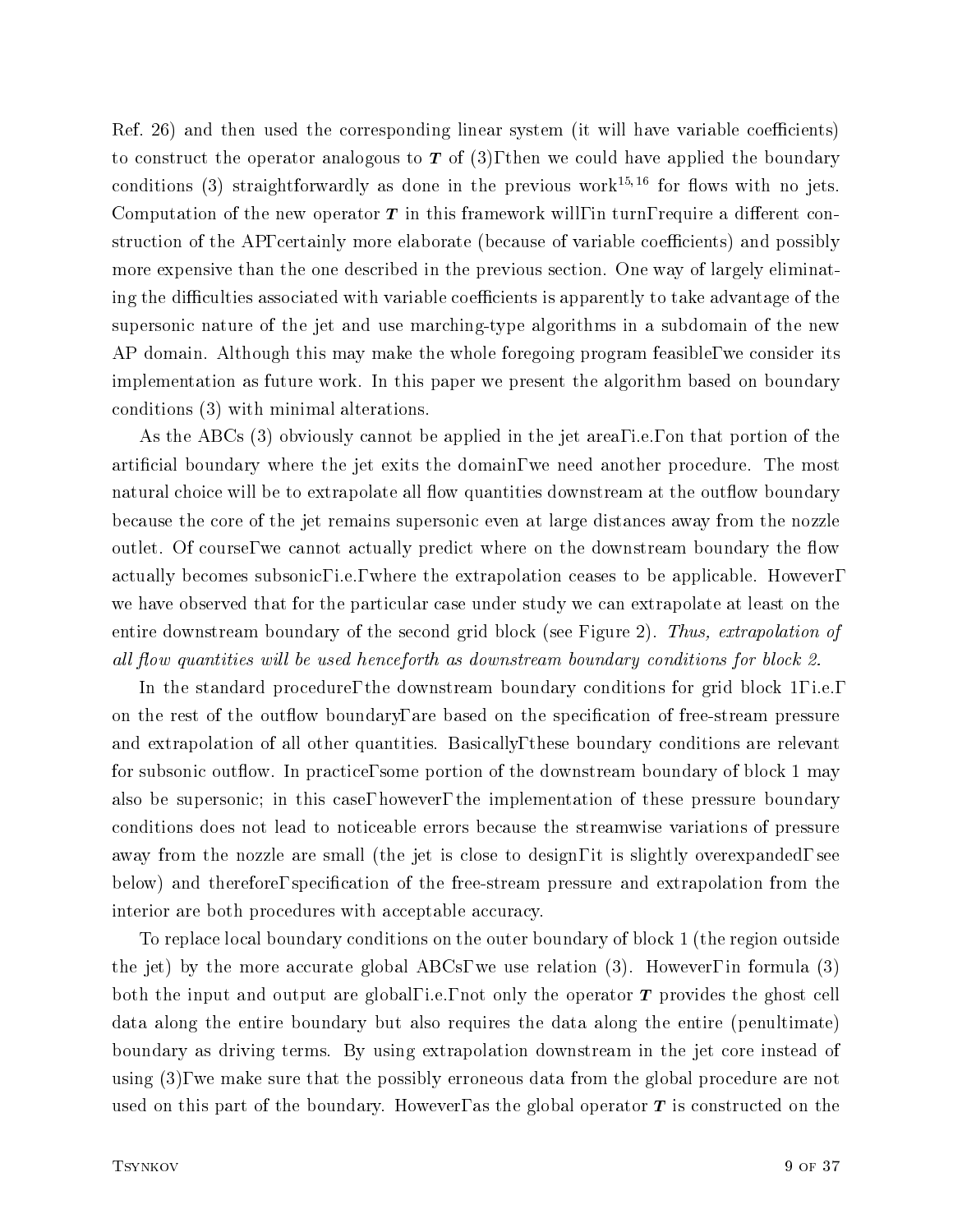basis of the linearization against a constant background, which is not valid in the jet area, plugging the actual flow quantities (including the jet profile) into the right-hand side of (3) may potentially generate errors along the entire outer boundary.

On the other hand, it has been verified for model examples<sup>14</sup> and also seen for more complex cases that typically, closely located boundary nodes influence one another much stronger than the remote ones. This behavior is reasonable from the standpoint of physics; the structure of operators  $\bm{T}$  reflects this behavior so that although the matrix of  $\bm{T}$  is dense  $(non-locality)$ , its near-diagonal terms are much larger than the off-diagonal ones (for systems as opposed to scalar equations, it will be a similar block-wise structure). The specific rate of decay for the off-diagonal terms can probably be obtained only for the most elementary formulations (e.g., the Laplace equation with periodic boundary conditions). However, although we cannot obtain analytical estimates for the kernels involved in operators  $T$  of  $(3)$ , we can still make use of the actual (block-wise) off-diagonal decay in the numerical experiments. In practical terms, this implies that although substituting the jet profile into the right-hand side of  $(3)$  violates the small perturbations assumption, the associated error on the left-hand side of  $(3)$  will mostly be concentrated again in the jet area, where the results are not used for boundary conditions anyway as they are overridden by extrapolation.

Thus, the actual combined DPM-based ABCs that we employ for computation of the foregoing jet flow case are the following. For most of the outer boundary (except the nearjet area) we use formula  $(3)$  while substituting the actual flow profile in its right-hand side. For the jet core (outflow boundary for grid block 2) we extrapolate all flow quantities downstream. For the small intermediate portion of the downstream boundary (near the jet core) we extrapolate all quantities except pressure, the latter is prescribed from its freestream value. In fact, we have observed that within a certain range (5 to 30 cells of the fine grid described in Numerical Results), the actual location of where to switch from the pressure boundary condition to formula (3) does not exert much influence on either the final accuracy or multigrid convergence rate. In the next subsection, we provide an additional justication for the use of this procedure.

#### Jet Outflow Boundary Conditions

To describe and explain the specific boundary treatment in the vicinity of the jet exit through the boundary, we start by considering the model problem below, disregarding for a moment the connection to the global boundary procedure described above.

A model problem describing the error due to inaccurate outflow pressure data for the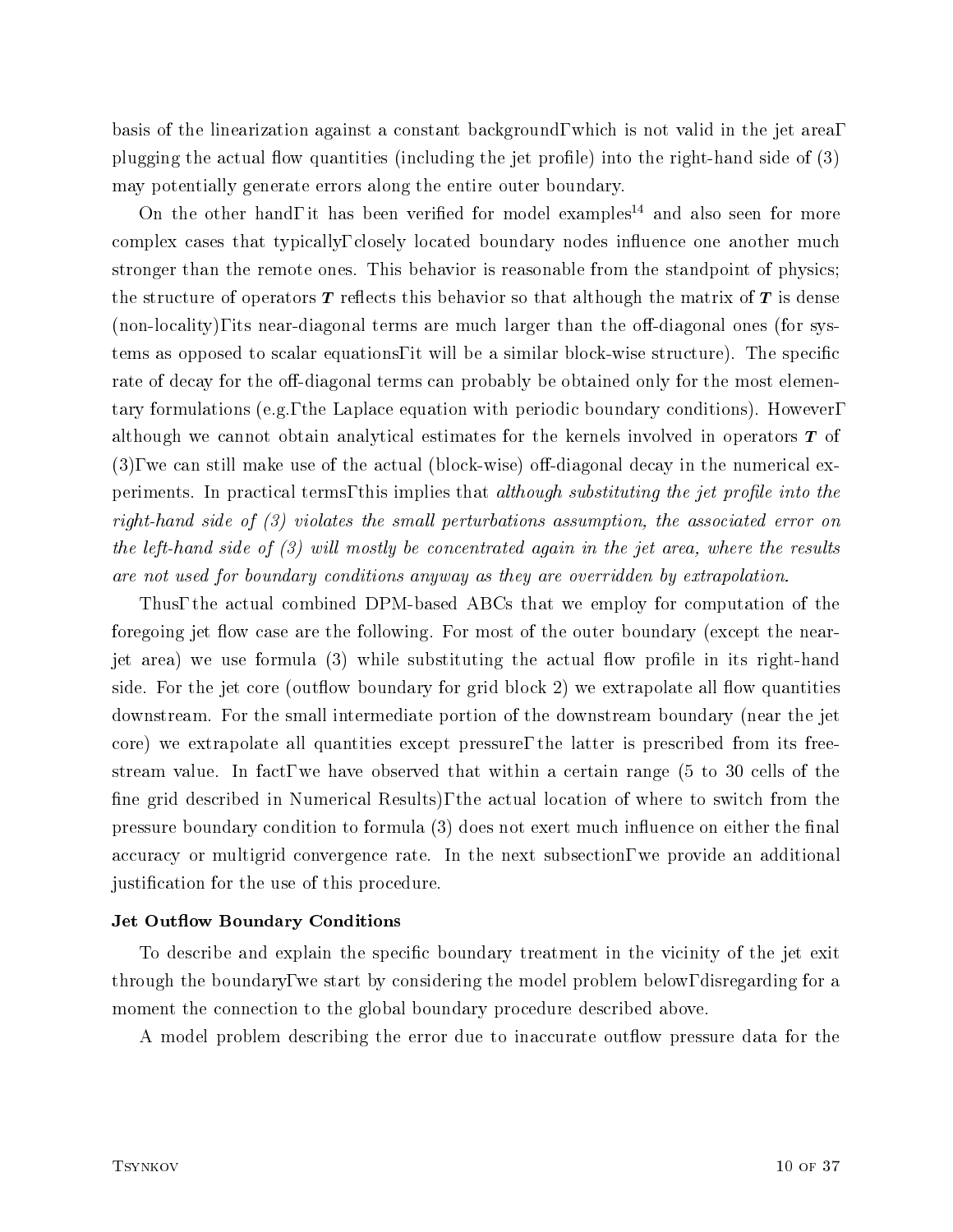steady Euler equations is,

$$
Ae_x + Be_y + Ce_z = 0, \quad x < 0,
$$
\n
$$
p = g(y, z), \quad x = 0,
$$
\n
$$
-\infty < y, z < \infty,
$$
\n
$$
(4)
$$

where  $e = (\rho, u, v, w, p)^T$  denotes the error and A, B, and C are constant matrices. We assume that the boundary data has compact support outside a small portion of the boundary, i.e.

$$
g(y, z) = 0, \quad |y, z| \ge \delta,
$$
\n<sup>(5)</sup>

We also assume that the base flow is subsonic and moves to the right. The problem  $(4)$ ,  $(5)$  is a model for the error in an approximate solution with correct outflow boundary data given on  $|y, z| \ge \delta$  and erroneous one's on  $|y, z| < \delta$ .

The relation of the model problem  $(4)$ , (5) to the specific outflow problem in this paper can briefly be described as follows. The global boundary procedure far away from the jet and the extrapolation procedure, see Refs. 28, 29, in the supersonic part of the jet lead to very small errors, i.e.  $|g| \approx 0$ . In an intermediate domain between the supersonic part of the jet and the part where the global boundary conditions are used, pressure with erroneous data is specified, i.e.  $|g| \approx \mathcal{O}(1)$  in that part of the domain.

Note that for problems with boundary conditions in the  $x$  (or streamwise) direction it makes little difference if one consider the inviscid Euler equations instead of the viscous thin layer Navier-Stokes equations since the number and nature of the boundary conditions required in the  $x$  direction are the same for the two sets of equations.

Let  $\Omega_L^{\tau} = ([-(L + 1), -L] \times \mathbf{R}^{\tau - \tau})$  where *n* is the number of spatial dimensions, see Figure 3. The following theorem describes the error distribution in the halfspace  $x < 0$ .

 $\blacksquare$  The error error end (4),(1), satisfactor in (4),  $\blacksquare$ 

$$
||e||_{L_2(\Omega_L^n)} \le C \sqrt{\frac{1 - \overline{u}^2}{\sqrt{(1 - \overline{Q}^2)}} |\Delta p_{max}| \left[\frac{\delta}{\sqrt{L}}\right]^{n-1}}
$$
(6)

where C is a constant and  $|\Delta p_{max}|$  is the maximal magnitude of the pressure error in  $|y, z|$  <  $\delta$ ,  $Q^{\dagger} = \overline{u^2} + \overline{v^2} + \overline{w^2}$  for  $n = 3$  and  $Q^{\dagger} = \overline{u^2} + \overline{v^2}$  for  $n = 2$ .

Theorem Theans that by measuring the error in a local  $L_2$ -norm on the fixed domain  $\Omega_{L}^*$ , an error decay can be observed. Note that if the error was measured by computing the  $L_2$  norm in the whole computational domain, no error decay could be observed. The proof of theorem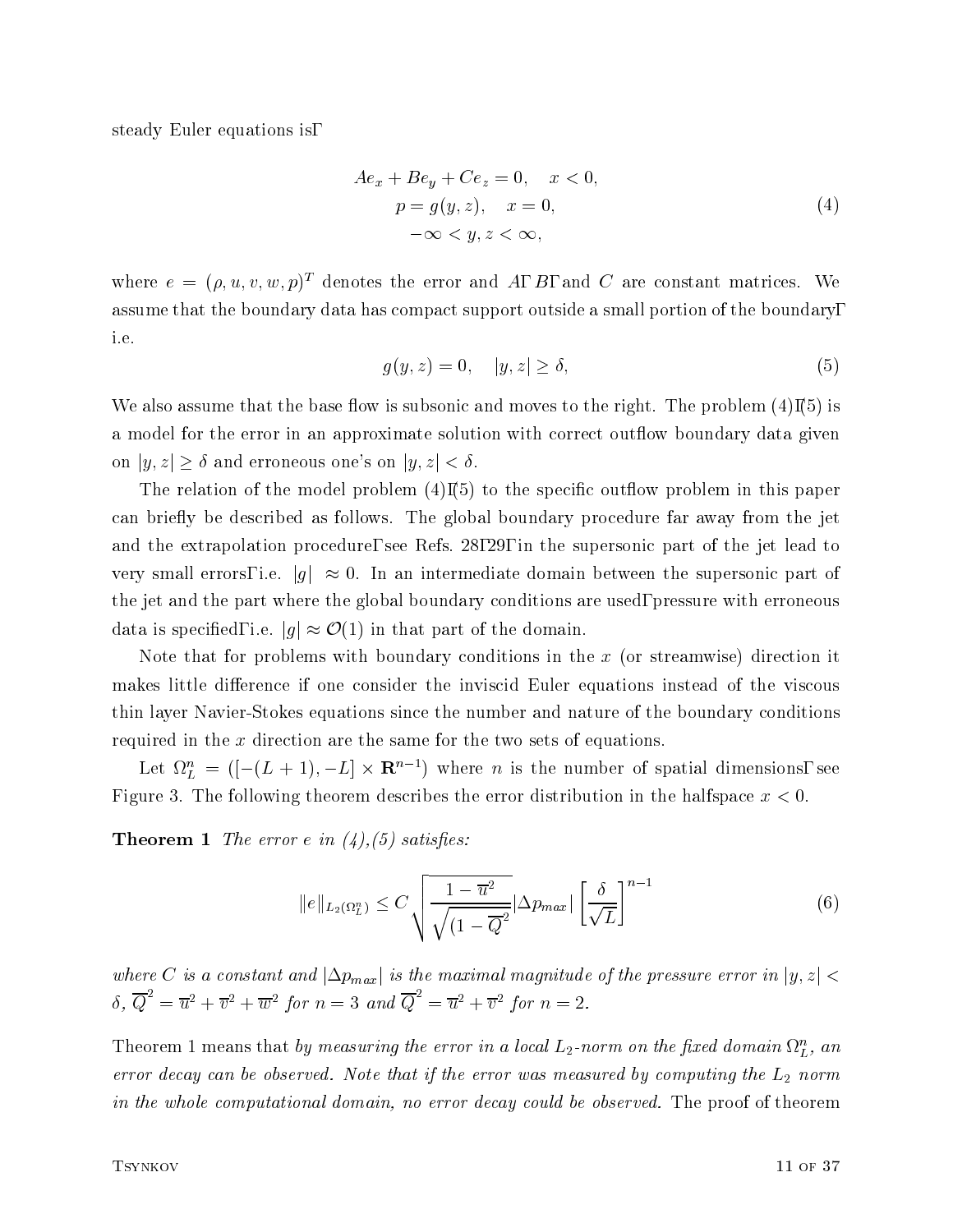1 involves a straightforward application of the theory of Ref. 30. Numerical experiments that verify the decay rate (6) can be found in Ref. 31.

For our specific outflow problem with erroneous data given on the intermediate domain between the supersonic part of the jet and the part where global boundary conditions are used, theorem I means that the error decays with the rate  $\sigma^*/L$  away from the outhow boundary. Furthermore, in our specific flow problem we have a slightly overexpanded jet which means that the maximum pressure error  $|\Delta p_{max}|$  in (6) is rather small.

#### Effective Reynolds Number

To calculate the operator  $T$  of (3), we are solving the AP for the linearized thin-layer equations. These equations formally involve the molecular Reynolds number of the flow. However, as the actual flows that we are studying are turbulent, to integrate the thin-layer equations numerically one complements them with turbulence models inside the computational domain. These models may be complex and require solving some additional differential equations (see next section).

For the simplified linearized far-field representation, we do not use these accurate and sophisticated turbulence models. However, we still need to account for the corresponding turbulent mixing and dissipation, at least in an approximate way. In previous work<sup>9</sup> Tsynkov, et al. have used the concept of effective turbulent viscosity for the far field and calculated the effective turbulent Reynolds number using the fact that the laminar and turbulent plane wakes behind the body have the same asymptotic behavior.<sup>32</sup>

The asymptotic behavior of laminar and turbulent circular jets is also known to be the same.<sup>26,32</sup> It involves a linear increase in width and a decrease in center-line velocity inversely proportional to the distance from the source. The virtual kinematic viscosity (incompressible case) can be considered constant through the entire jet region. Although we do not use boundary conditions (3) in the core of the jet, the outer portions of the shear layer region are still covered by the global procedure, therefore we need to provide the effective value of  $1/Re$  for the linearized thin-layer equations.

The jet that we are studying is rectangular in its initial cross section (see next section for particular details); however, its shape will approach circular further away of the outlet. Therefore, we will use the results obtained for circular jets to find an approximate value for the effective Reynolds number. First, we notice that the universal velocity profiles in a cross section of an incompressible submerged jet (i.e., the jet that propagates through a medium at rest) are the same as those obtained for the excess velocity of the jet propagating in a coflow.<sup>26</sup> Moreover, many experimental observations corroborate<sup>26</sup> that the same universal proles remain valid for a compressible supersonic jet spreading through either a stationary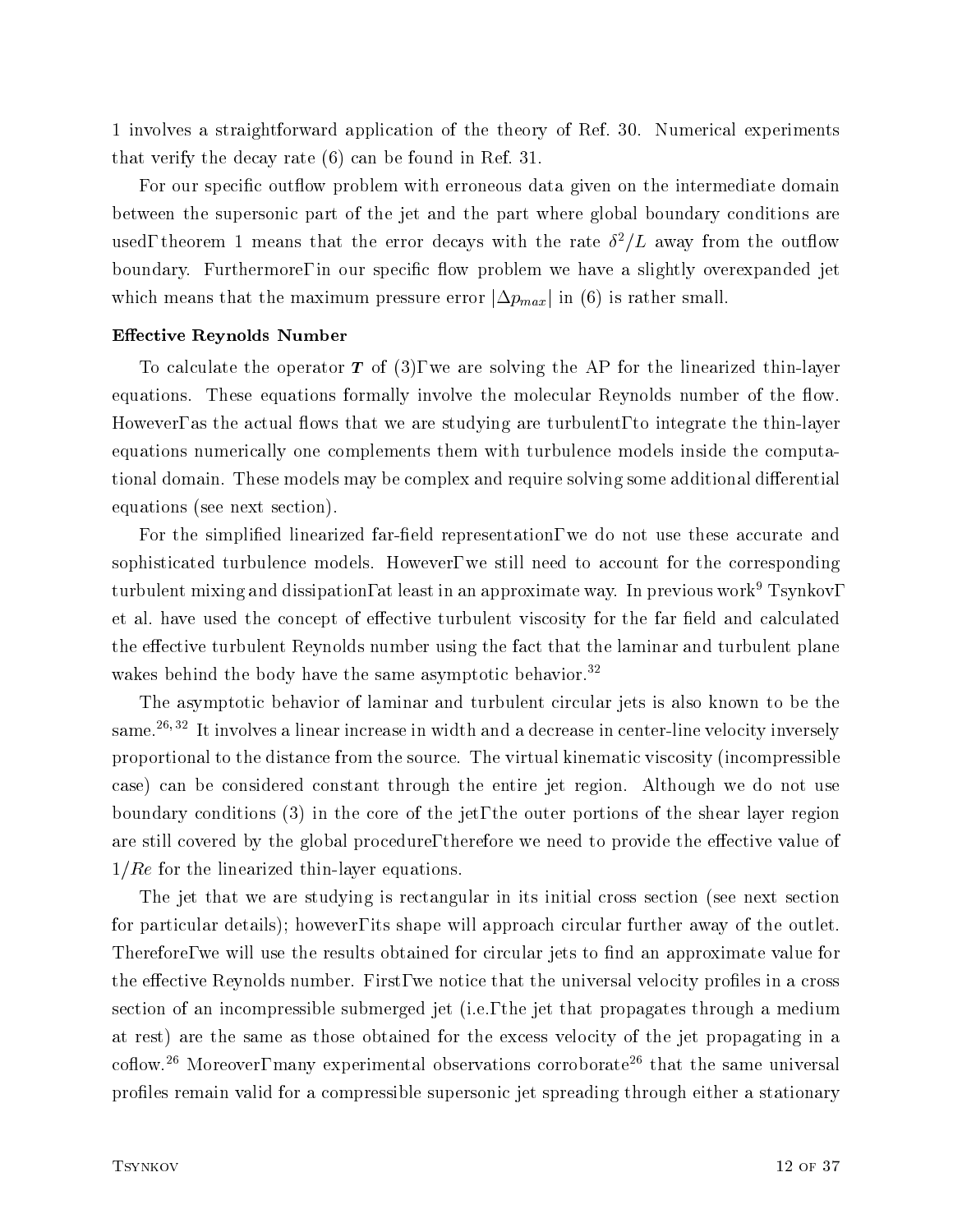or moving medium. Of course, while the profiles are universal, the actual spreading rate for the jet will differ for different cases. Second, for the particular case under study (the ratio of stagnation temperatures is  $T_j/T_0 = 0.936$ ; the design pressure ratio is  $p_j/p_0|_{design}$  $\vert_{design}=4.25$  at  $M_j = 1.6$  whereas the actual pressure ratio is  $p_j / p_0 = 4.00$ , the jet is slightly overexpanded), the initial value of the compressibility parameter<sup>26</sup> is  $\bar{\rho} = \rho_0/\rho_i = 1.41$  and the initial velocity ratio is  $m = u_0/u_j = \sqrt{T_0/T_j} M_0/M_i = 0.459$ . According to Ref. 26, these values are within the range  $(0 \le m \le 0.6, 0.3 \le \bar{\rho} \le 1.43)$ , for which the correction due to compressibility for the spreading rate b of the jet can be taken into account by calculating it as

$$
b_{comp} = cx \frac{1 + \bar{\rho}}{2} \frac{1 - m}{1 + \bar{\rho}m}
$$
 (7a)

instead of the old expression

$$
b_{inc} = cx \frac{1-m}{1+m},\tag{7b}
$$

which is relevant for the incompressible flow; c in formulae (7) is a constant and x is the distance from the source.

According to the measurements referenced by Schlichting,<sup>32</sup> for a submerged incompressible jet  $b_{1/2} = 0.0848x$ , where  $b_{1/2}$  is half width of the jet at half depth. Substituting this into the solution for laminar jet: $26,32$ 

$$
\frac{b_{1/2}}{x} = 5.27 \frac{\nu}{\sqrt{K}},
$$

one obtains the virtual kinematic viscosity:<sup>32</sup>

$$
\nu_T = 0.0161\sqrt{K},\tag{8}
$$

here  $K$  is the total kinematic momentum flux. Since the velocity profiles are universal, for the jet with coflow we only need to multiply the spreading rate by  $(1-m)/(1+m)$  according to formula (7b) and for the compressibility correction we use (7a), which altogether yields:

$$
\nu_T = 0.00636\sqrt{K}.\tag{9}
$$

As has been mentioned, the boundary condition that we specify for the jet inflow is a uniform supersonic profile across the entire nozzle outlet. Therefore, the quantity  $K$  can be obtained by multiplying the square of the excess velocity (relative velocity of the jet with respect to the velocity of collow) by the area of the outlet  $\varrho, K = (u_j - u_0)$   $\varrho$ . Then, the effective turbulent Reynolds number is calculated as ReT <sup>=</sup> UL=T , where <sup>U</sup> is the characteristic speed and <sup>L</sup>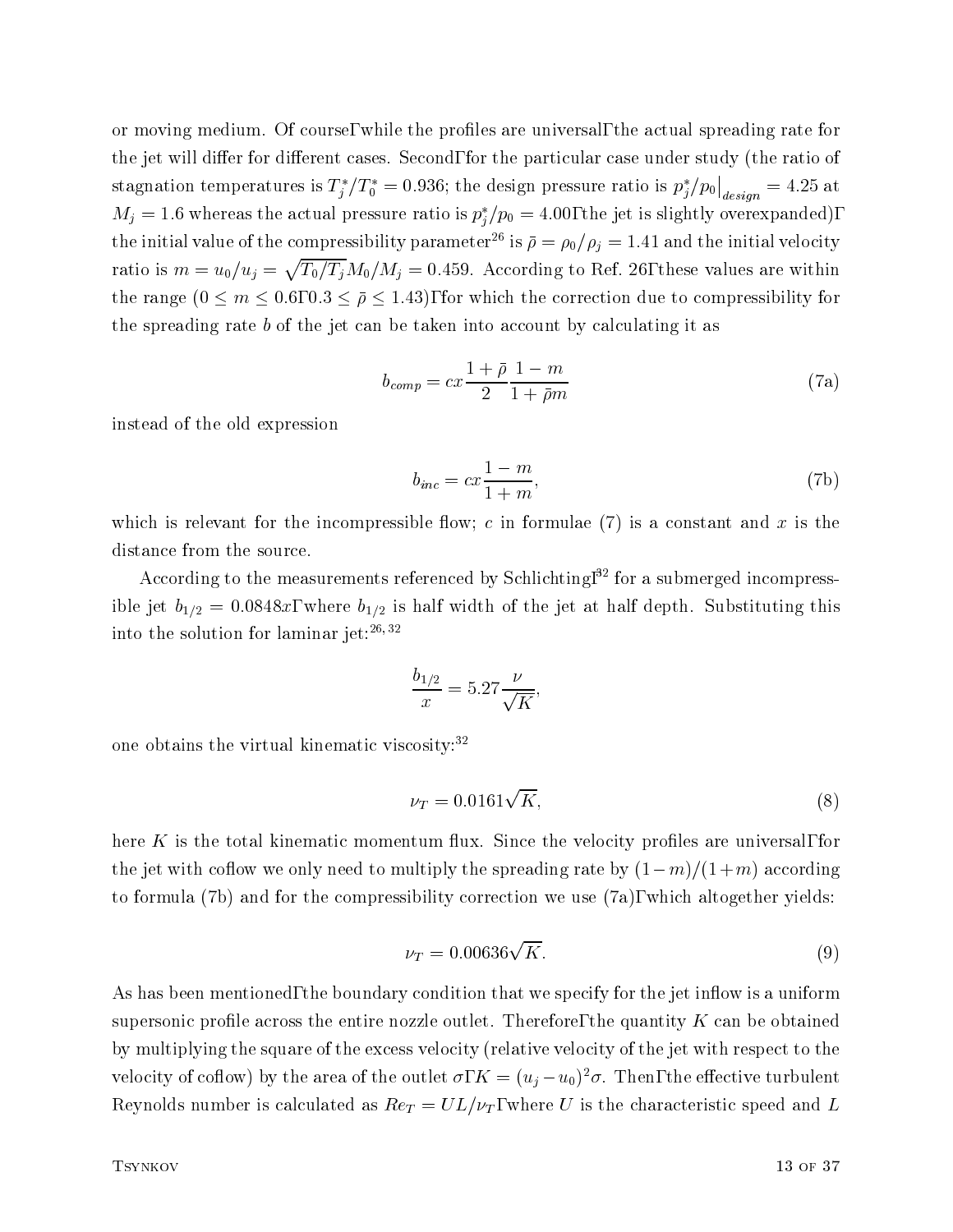is the characteristic length. For the particular setting under study, it is reasonable to assume that  $U = |u_i - u_0|$  and  $L = \sqrt{\sigma}$ . Consequently, from (9) we conclude that

$$
Re_T = 0.00636^{-1} \approx 157. \tag{10}
$$

In our computations, the actual value of  $Re$  for the linearized thin-layer system was taken from  $(10)$ .

#### Numerical Results

The particular geometry of the body shown in Figure 2 is the following: rectangular cross section y -z = 6:2-6:8 with rounded edges; sharp nose and boat-tail afterbody; total length in the x direction is 63; rectangular nozzle outlet y - z = 2:62 - 5:12; full description can be found in the work by Compton.27

The geometry and the flow are symmetric with respect to the plane  $z = 0$  (zero angle of attack). For our computations we have used three different domains with successively reduced dimensions, see Figure 4; domain I (or large domain) with the diameter of about 30 calibers of the body was used for calculating the reference solutions, domain II is 0:36 or about  $1/3$  of the size of domain I in each direction and domain III is 0.22 or about  $1/5$  of the size of domain I in each direction.

As has been mentioned, to integrate the thin-layer equations on the curvilinear grid shown on Figure 2 we use the code TLNS3D by Vatsa, et al.<sup>23,24</sup> This is a central-difference code with five stage explicit pseudo-time Runge-Kutta relaxation used for obtaining steadystate solutions. The code employs local Courant step, semi-implicit residual smoothing, and multigrid for accelerating the convergence. In our computations, we used either three or two nested grid levels with V cycles (depending on the grid dimension); this multi-level Vcycle algorithm is, in fact, a final stage of the full multigrid  $(FMG)$  procedure. In addition, to improve the convergence to steady state, the solver is preconditioned according to the methodology of Ref. 33.

The DPM-based ABCs are implemented only on the finest grid for the V-cycle in the final FMG stage; the boundary data for coarser levels are provided by the coarsening procedure. Moreover, even on this finest grid we implement the DPM-based ABCs only on the first and the last Runge-Kutta stages, which has been found<sup>15,16</sup> to make very little difference compared to the implementation on all five stages; the boundary data for the three intermediate stages are provided from the DPM-based ABCs on the first stage.

To account for the turbulent phenomena, the solver is also supplemented with Menter's two-equation turbulence model. $34$  The actual molecular Reynolds number based on unit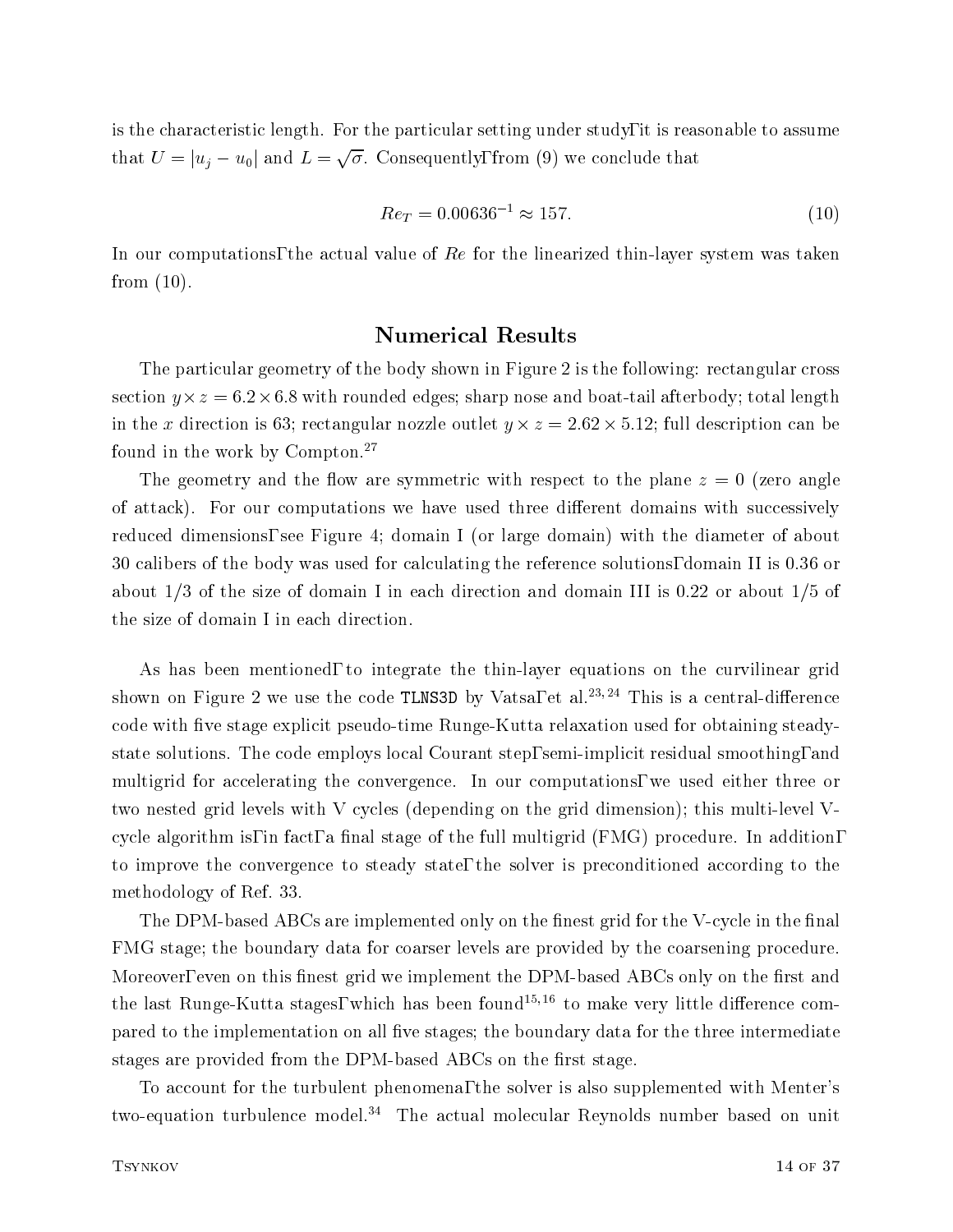length is  $Re = 321000$ , Prandtl number is  $Pr = 0.72$ , specific ratio is  $\kappa = 1.4$ .

We have used several different grids to calculate the jet flow; in all cases we kept the normal spacing near the solid surface the same:  $\approx$  3  $\cdot$  10  $^{-1}$ . All grids are stretched, the cell size increases away of the body in geometric progression. The dimension of the C-O grid block 1 for domain I was i-j -k = 385-77-33 (i is the streamwise C-type coordinate, j is the radial coordinate, and k is the circumferential cross-stream O-type coordinate, quarter circle). The dimension of the H-O grid block 2 for domain I was i - j - k = 81 - 77 - 65 (i is streamwise, j is radial, and k covers half circle). We will further refer to this grid as fine. On the fine grid, we have calculated two reference solutions, one with standard ABCs and another  $-$  with global ABCs. As the artificial boundary for domain I is located sufficiently far away of the body, the difference between the corresponding results is negligible. In Figures 5 and 6 we show convergence histories for this case: residual of the continuity equation is plotted vs. work units in Figure 5 and drag coefficient is plotted vs. work units in Figure 6. (One work unit is the cost of advancing one time step on the finest grid.)

From Figures 5 and 6 we conclude that multigrid convergence rates are the same for local and global ABCs on domain I. Moreover, the values of total drag coefficient per unit area  $C_D$ are summarized for this case in the right column of Table 1. They differ by about one third of one per cent, which corroborates that the type of external boundary conditions has little effect on the solution itself, as well as multigrid convergence history, for large computational domains.

For domain II, we have computed the flow on two grids with different dimensions. The first grid has the same number of nodes as the one used in domain I; it was, in fact, constructed by scaling down the original large grid by a factor of 0:36 in each direction. We  $\alpha$  is assumed in Table 1, the coefficient CD obtained on the coefficient CD obtained on the coefficient CD obtained on this coefficient CD obtained on this coefficient CD obtained on the coefficient CD obtained on this grid with global ABCs differs by less than one per cent from its reference value, whereas the accuracy provided by local ABCs is not nearly as good, about 9% discrepancy; moreover, because of the poor convergence (see Figures 7 and 8) the value of CD for local ABCs is given with the error bands indicated.

The much smaller size of domain II compared to domain I actually suggests that on domain II one can successfully compute the solution on a grid with fewer nodes. Therefore, the second grid that we have used for domain II had one half of the original dimension in two out the three directions, block 2 i-i-j-i-i- 203-i-do when the set 2 i-i-j-i-i- 22 i-do i-do i-do igrid will be referred to as coarse. Again, as follows from Table 1, global ABCs provide for an accurate solution whereas the accuracy of local ABCs is not sufficient and the convergence is slow (or even non-existent). Convergence histories for domain II are presented on Figures 7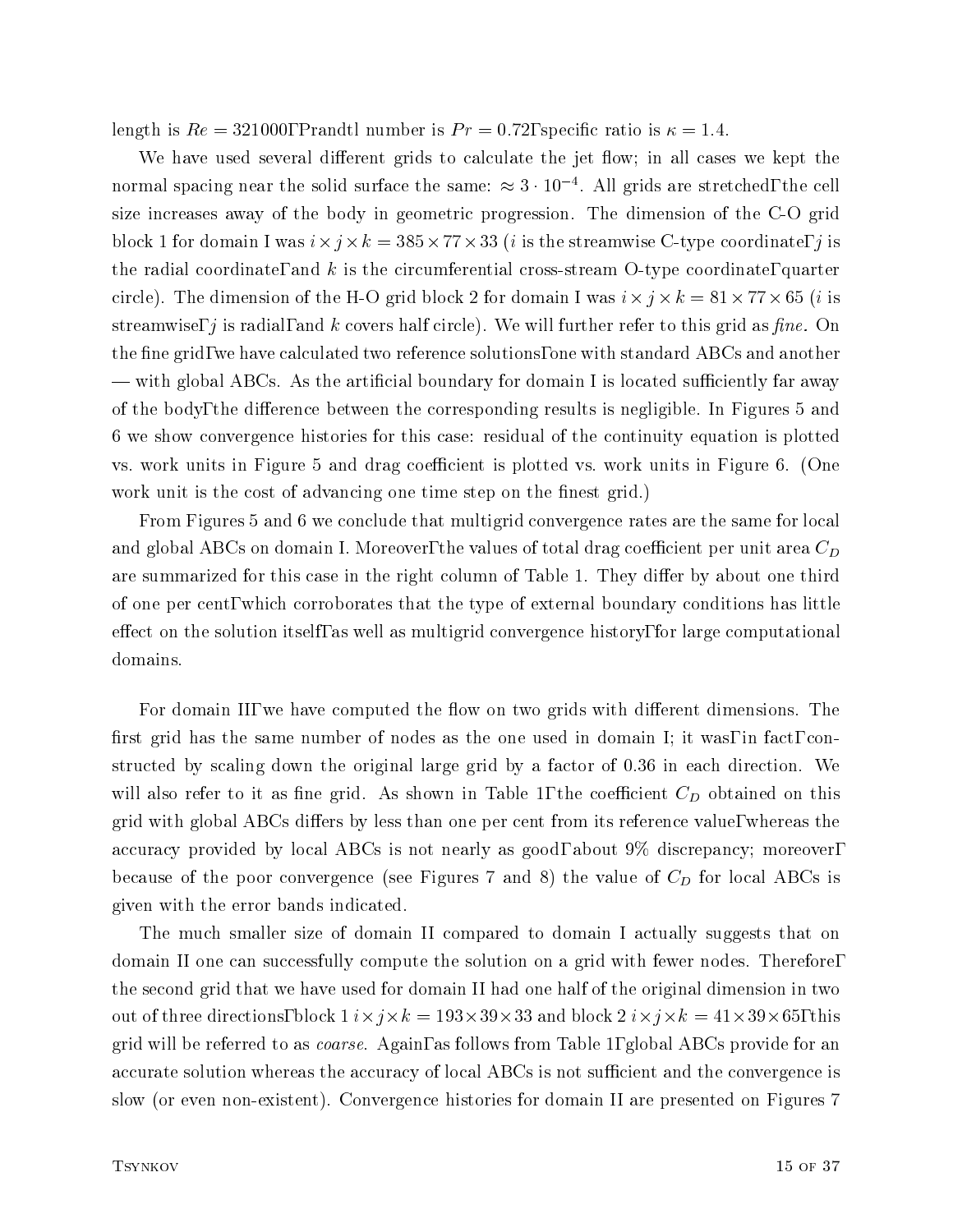and 8.

Since the node count for the coarse grid is only  $1/4$  of the node count for the fine grid. the convergence vs. work for the coarse grid is about four times faster (see Figures 7 and 8), although convergence rates measured vs. number of multigrid cycles will be approximately the same for both grids. Note that because of the particular grid dimensions (the issue of divisibility by 2) we have used three nested multigrid levels on the fine grid and two levels on the coarse grid. One can clearly see from Figures 7 and 8 that the DPM-based ABCs provide for a noticeably higher multigrid convergence rate than the standard local ABCs do. Moreover, it is, in fact, hard to conclude from Figures 7 and 8 whether or not the algorithm with local ABCs converges. If it does, the resulting  $\sim D$  will be about 20% of its resulting  $\sim$ value.

On domain III, the computations were performed on the fine grid, which again was obtained by scaling down the grid from domain I (a factor of 0.22 in each direction). The algorithm with local ABCs for this domain/grid failed to converge, whereas the algorithm with global ABCs converged with the same rate as before. However, the actual computed  $\Gamma$  is about 5% of its canadian centreference value (see Table 1). This can approximately be attributed to the approximate to  $\mu$ the fact that the assumption of linearity (small perturbations) outside the computational domain is violated for such a small domain size. Convergence histories for domain III are presented on Figures 9 and 10.

Computations on a coarse grid for domain III were not performed because we did not expect to recover the accurate value of  $C_D$ . However, the fact that the algorithm with global ABCs converges on domain III corroborates the high robustness of this procedure.

Basically, the computational results presented above already allow us to see that the performance of the global DPM-based ABCs is superior to that of the standard local boundary conditions. This conclusion is supported by the faster multigrid convergence rates, as well as better accuracy of the calculated drag coecient  $\omega$  on small domains, that we obtain through the use of the DPM-based ABCs. In terms of accuracy, we corroborate this conclusion even further by presenting a more detailed account of the flow characteristics that pertain to the computed solutions (in addition to the values of the overall drag coefficient).

In Figures 11 and 12, we present the distribution of the pressure coefficient

$$
C_p = \frac{p - p_0}{\frac{1}{2}\rho_0{u_0}^2},
$$

where  $p_0$ ,  $\rho_0$ , and  $u_0$ , are static pressure, density, and absolute velocity of the flow at infinity, respectively, in the vertical plane of symmetry  $z = 0$  on the afterbody portion of the analyzed configuration (see Figure 2). Figure 11 shows a longer stretch for the streamwise coordinate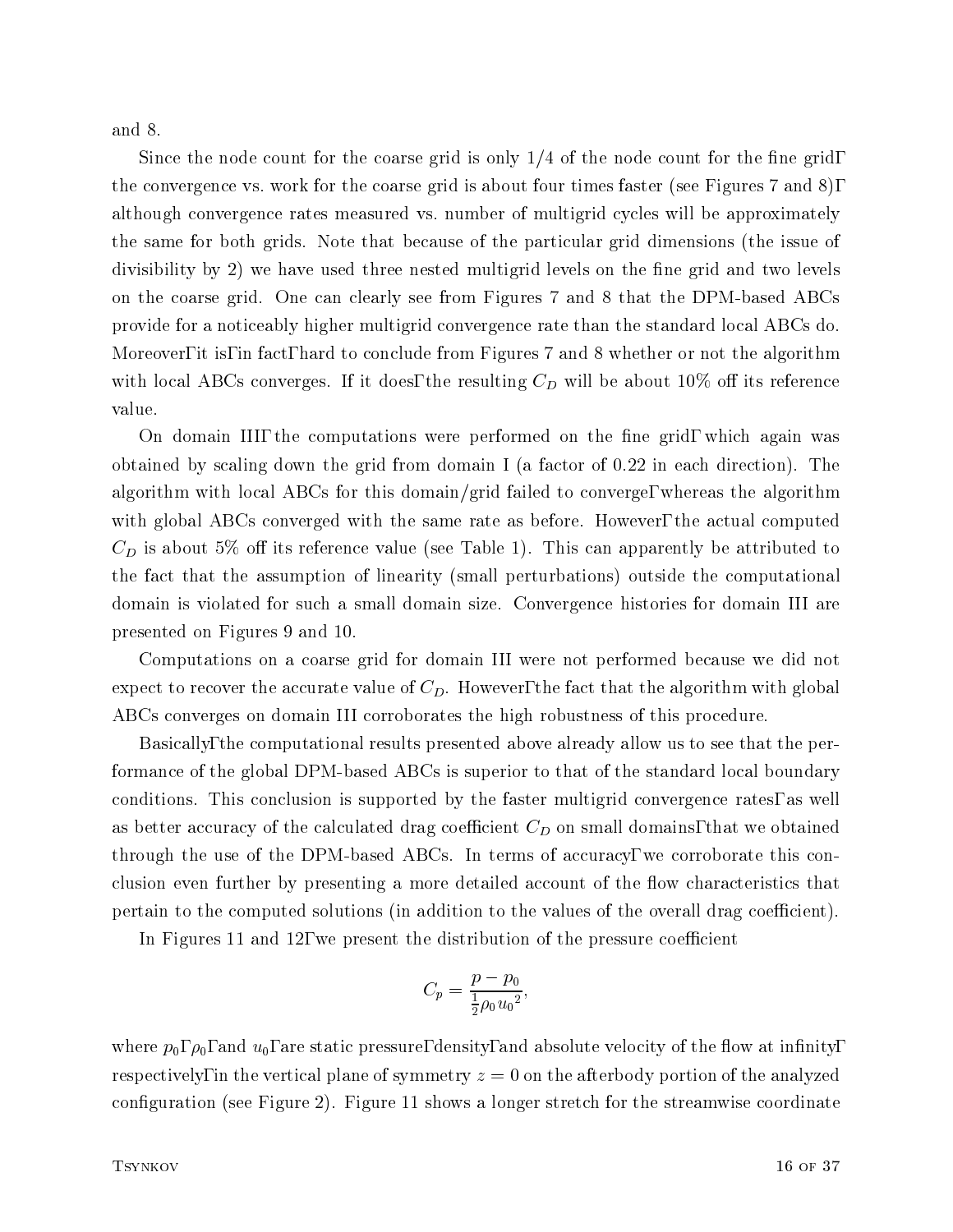x normalized by the total length of the body L:  $0.84 \le x/L \le 1.0$ ; and Figure 12 presents a "zoomed in" view of the same distribution on a shorter stretch  $0.88 \le x/L \le 0.94$ . Both Figures summarize the distribution of Cp on all three computational domains on ne grids.

From Figures 11 and 12 we see that on the large domain I the solutions obtained with global and local ABCs indeed deviate from one another very slightly. The solution obtained with global ABCs on the intermediate domain II practically does not deviate from the reference solution (domain I) as well. As opposed to global ABCs, the solution obtained with local ABCs on the intermediate domain II differs from the reference solution (domain I) much more noticeably. On the small domain III, the solution with local ABCs could not be computed at all, and the solution with global ABCs differs from the reference solution even less than the solution with local ABCs from domain II does. Similar behavior of the pressure coecient Cp can be observed in the horizontal plane of the plane of symmetry  $\rho$  ,  $\rho$  , which are after body portion of the analyzed configuration as well, see Figures 13 and 14.

Let us also note that we have picked these particular Cp distributions (see Figures 11, 12, 13, and 14) as the examples of more detailed calculated flow characteristics (as opposed to present for present for  $\rho$  integral force coecients) because it is known that the Cp problem is known that the Cp problem is known that the Cp problem is known that the Cp problem is known that the Cp problem is know the afterbody are rather sensitive to the type and parameters of the numerical algorithm. Besides, these particular computed profiles have also been chosen by Compton for presenting in Ref. 27; and the results of our computations display a good correlation with the results by Compton that have been obtained on a very large computational domain.

All computations described in this section were conducted on Cray Research computers, J90 and C90 series. Computational overhead due to the use of global ABCs is about 15% for the particular fine grid referenced before. This overhead is determined mostly by domain geometry and typically does not scale linearly with the dimension of the interior grid. For the aforementioned coarse grid the overhead reaches 30%.

#### Conclusions

We have constructed and implemented global ABCs for calculating external flows with jet exhaust. The ABCs combine extrapolation of all flow quantities downstream in the supersonic core of the jet and nonlocal DPM-based treatment for the remaining portion of outer boundary. The overhead associated with implementation of the new technique is is compensated for by the reduced grid dimension on small domains and higher convergence rate. In the series of computations performed, the DPM-based algorithm have consistently demonstrated better accuracy, faster multigrid convergence, and higher robustness compared to the standard local methodology.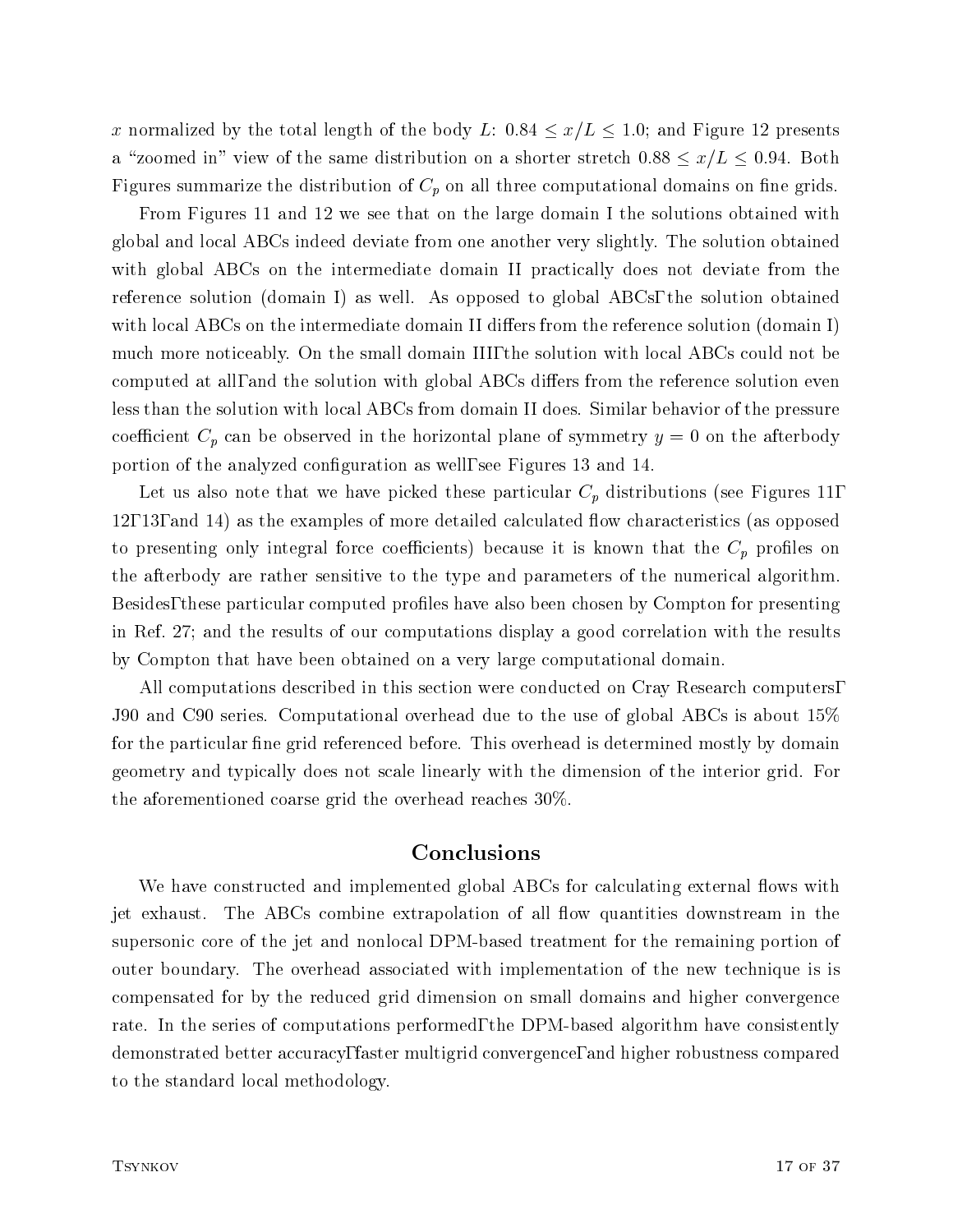#### Acknowledgments

We are most grateful to Dr. E. B. Parlette of Vigyan, Inc., for his valuable help in grid generation. We would like to thank the reviewer of the paper for his/her helpful suggestions.

#### References

<sup>1</sup>Givoli, D., "Non-reflecting Boundary Conditions," Journal of Computational Physics, Vol. 94, No. 1, 1991, pp. 1–29.

<sup>2</sup>Givoli, D., Numerical Methods for Problems in Infinite Domains, Elsevier, Amsterdam, 1992.

<sup>3</sup>Tsynkov, S. V., "Numerical Solution of Problems on Unbounded Domains. A Review," Applied Numerical Mathematics, Vol. 27, No. 4, 1998, pp. 465-532.

 ${}^{4}$ Ryaben'kii, V. S., "Boundary Equations with Projections," Russian Mathematical Surveys, Vol. 40, No. 2, 1985, pp. 147–183.

 ${}^{5}$ Ryaben'kii, V. S., Difference Potentials Method for Some Problems of Continuous Media Mechanics, Nauka, Moscow, 1987 (in Russian).

 ${}^6Ryaben'kii, V. S., "Difference Potentials Method and its Applications," *Mathematicsche*$ Nachrichten, Vol. 177, Feb. 1996, pp. 251-264.

 ${}^{7}$ Ryaben'kii, V. S. and Tsynkov, S. V., "Artificial Boundary Conditions for the Numerical Solution of External Viscous Flow Problems," SIAM Journal on Numerical Analysis, Vol. 32, No. 5, 1995, pp. 1355–1389.

<sup>8</sup>Tsynkov, S. V., "An Application of Nonlocal External Conditions to Viscous Flow Computations," Journal of Computational Physics, Vol. 116, No. 2, 1995, pp. 212-225.

<sup>9</sup>Tsynkov, S. V., Turkel, E., and Abarbanel, S., "External Flow Computations Using Global Boundary Conditions," AIAA Journal, Vol. 34, No. 4, 1996, pp. 700-706; also AIAA Paper 95-0564, Jan. 1995.

 $10$ Ryaben'kii, V. S. and Tsynkov, S. V., "An Effective Numerical Technique for Solving a Special Class of Ordinary Difference Equations," Applied Numerical Mathematics, Vol. 18, No. 4, 1995, pp. 489–501.

 $11$ Tsynkov, S. V., "Artificial Boundary Conditions for Computation of Oscillating External Flows," SIAM Journal on Scientific Computing, Vol. 18, No. 6, 1997, pp. 1612-1656.

 $^{12}$ Ryaben'kii, V. S. and Tsynkov, S. V., "An Application of the Difference Potentials Method to Solving External Problems in CFD," Computational Fluid Dynamics Review 1998, Vol. 1, M. Hafez and K. Oshima (eds.), World Scientific, Singapore, 1998, pp. 169– 205.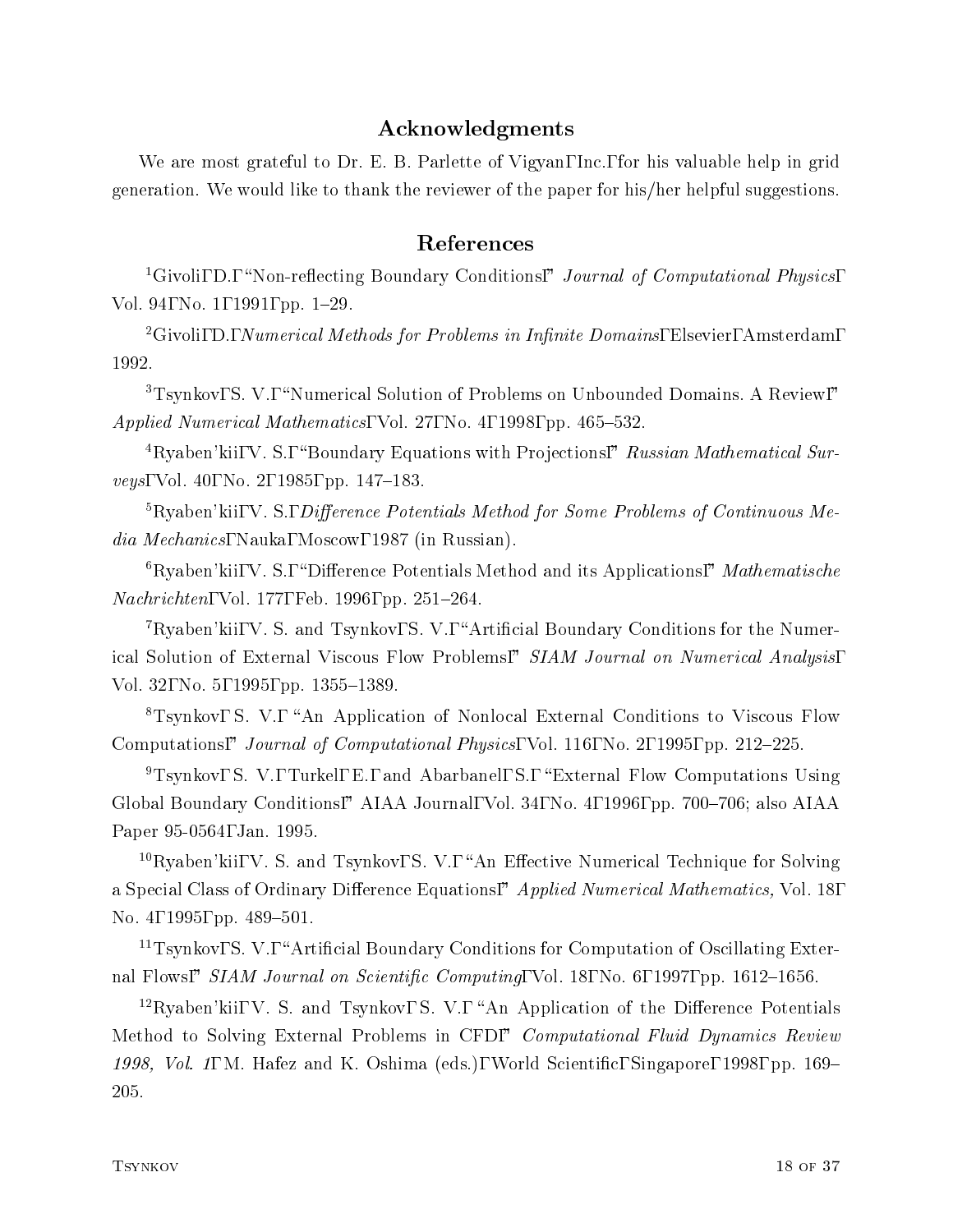$13$ Tsynkov, S. V., "Nonlocal Artificial Boundary Conditions for Computation of External Viscous Flows," Computational Fluid Dynamics'96. Proceedings of the Third ECCOMAS CFD Conference, P. Le Tallec and J. Periaux (eds.), John Wiley & Sons, New York, 1996, pp. 512-518.

<sup>14</sup>Tsynkov, S. V., "Artificial Boundary Conditions for Infinite-Domain Problems," Barriers and Challenges in Computational Fluid Dynamics, V. Venkatakrishnan, M. D. Salas, and S. R. Chakravarthy (eds.), Kluwer Academic Publishers, Dordrecht, The Netherlands, 1998, pp. 119-138.

<sup>15</sup>Tsynkov, S. V. and Vatsa, V. N., "Improved Treatment of External Boundary Conditions for Three-Dimensional Flow Computations," AIAA Journal, Vol. 36, No. 11, 1998, pp. 1998{2004; also AIAA Paper 97-2074, June 1997.

<sup>16</sup>Tsynkov, S. V., "External Boundary Conditions for Three-Dimensional Problems of Computational Aerodynamics," SIAM Journal on Scientific Computing, Vol. 21, No. 1, 1999, pp. 166-206.

 $17$ Tsynkov, S. V., "On the Combined Implementation of Global Boundary Conditions with Central-Difference Multigrid Flow Solvers," in Proceedings of IUTAM Symposium on Computational Methods for Unbounded Domains, July  $27 - 31$ , 1997, University of Colorado at Boulder, T. L. Geers, (ed.), Kluwer Academic Publishers, Dordrecht, 1998, pp. 285–294.

<sup>18</sup>Calderon, A. P., "Boundary-Value Problems for Elliptic Equations," in *Proceedings of* the Soviet-American Conference on Partial Differential Equations at Novosibirsk, Fizmatgiz, Moscow, 1963, pp. 303-304.

<sup>19</sup>Seeley, R. T., "Singular Integrals and Boundary Value Problems," American Journal of Mathematics, Vol. 88, No. 4, 1966, pp.  $781{-}809$ .

 $20$ Swanson, R. C. and Turkel, E., "A Multistage Time-Stepping Scheme for the Navier-Stokes Equations," AIAA Paper 85-0035, Jan. 1985.

 $^{21}$ Swanson, R. C. and Turkel, E., "Artificial Dissipation and Central Difference Schemes for the Euler and Navier-Stokes Equations," AIAA paper 87-1107, June 1987.

 $22$ Swanson, R. C. and Turkel, E. "Multistage Schemes with Multigrid for the Euler and Navier-Stokes Equations. Volume I: Components and Analysis," NASA TP-3631, Aug. 1997.

 $23$ Vatsa, V. N. and Wedan, B., "Development of a Multigrid Code for 3-D Navier-Stoke Equations and Its Application to a Grid-Refinement Study," Computers and Fluids, Vol. 18, 1990, pp. 391-403.

 $24V$ atsa, V. N., Sanetrik, M. D., and Parlette, E. B., "Development of a Flexible and Ecient Multigrid-Based Multiblock Flow Solver," AIAA Paper 93-0677, Jan. 1993.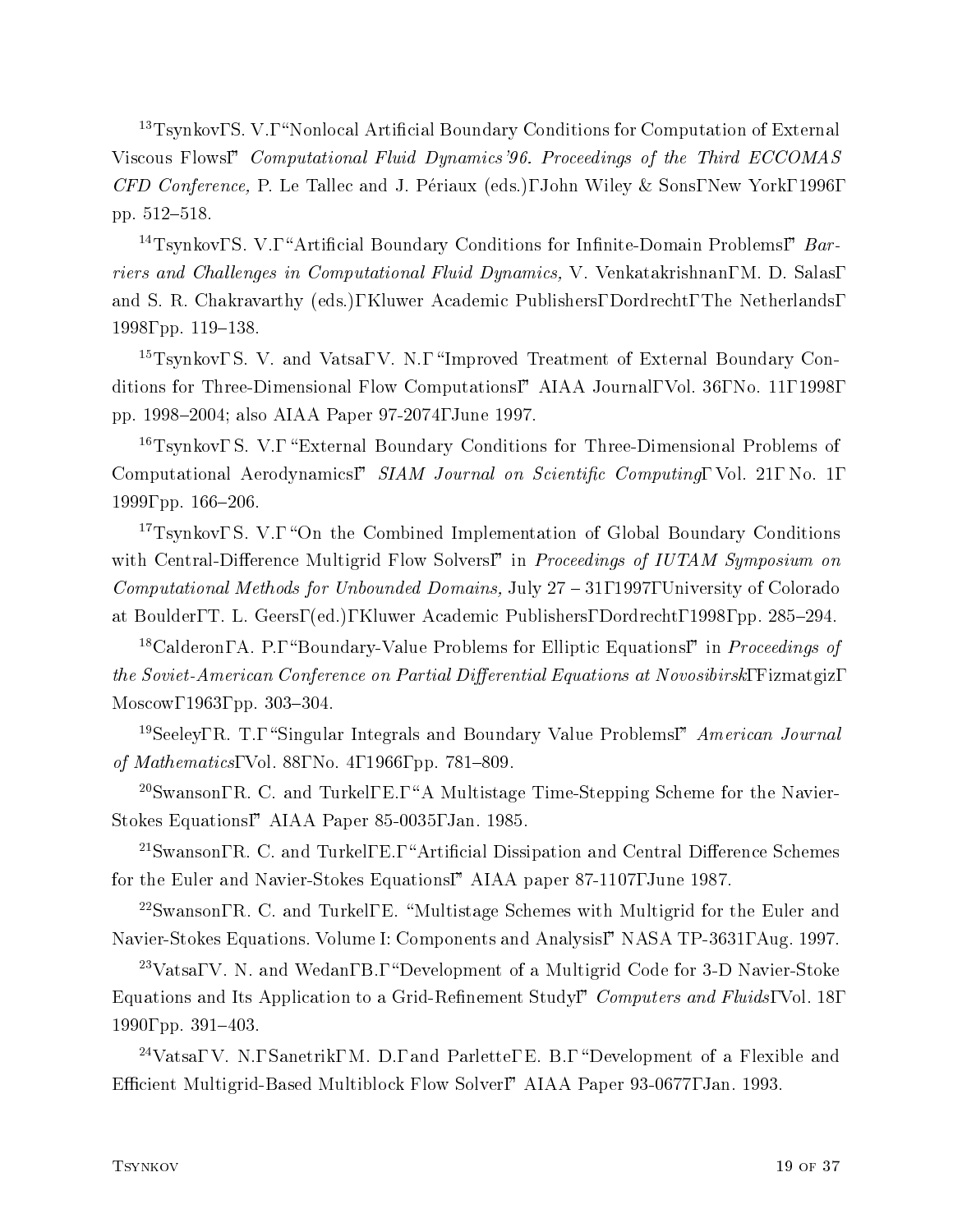$25$ Thomas, J. L. and Salas, M. D., "Far-Field Boundary Conditions for Transonic Lifting Solutions to the Euler Equations," AIAA Paper No. 85-0020, Jan. 1985.

 $26$ Abramovich, G. N., "Applied Gas Dynamics," 5th edition, Nauka, Moscow, 1991. Chapter 7. (in Russian)

<sup>27</sup>Compton, W. B., "Comparison of Turbulence Models for Nozzle-Afterbody Flows With Propulsive Jets," NASA TP-3592, Sept. 1996.

 $28$ Nordström, J., "Accurate Solutions of the Navier-Stokes Equations Despite Unknown Outflow Boundary Data," *Journal of Computational Physics*, Vol. 120, No. 2, 1995, pp. 184– 205.

 $29$ Nordström, J., "On Extrapolation Procedures at Artificial Outflow Boundaries for the Time-Dependent Navier-Stokes Equations, Applied Numerical Mathematics," Vol. 23, No. 4, 1997, pp. 457-468.

<sup>30</sup>Hagstrom, T. and Nordström, J., "The Analysis of Extrapolation Boundary Conditions for the Linearized Euler Equations," in preparation.

 $31$ Lindberg N., Efraimsson, G., and Nordström, J., "Numerical Investigation of Extrapolation Boundary Conditions for the Euler Equations," FFA TN 1998-13, Bromma, Sweden, 1998.

 $32$ Schlichting, H., "Boundary-Layer Theory," McGraw-Hill, New York, 1979. Chapter 23. <sup>33</sup>Turkel, E., Vatsa, V. N., and Radespiel, R., "Preconditioning Methods for Low-Speed Flows," AIAA Paper 96-2460, June 1996.

<sup>34</sup> Menter, F. R., "Performance of Popular Turbulence Models for Attached and Separated Adverse Pressure Gradient Flows," AIAA Paper 91-1784, June 1991.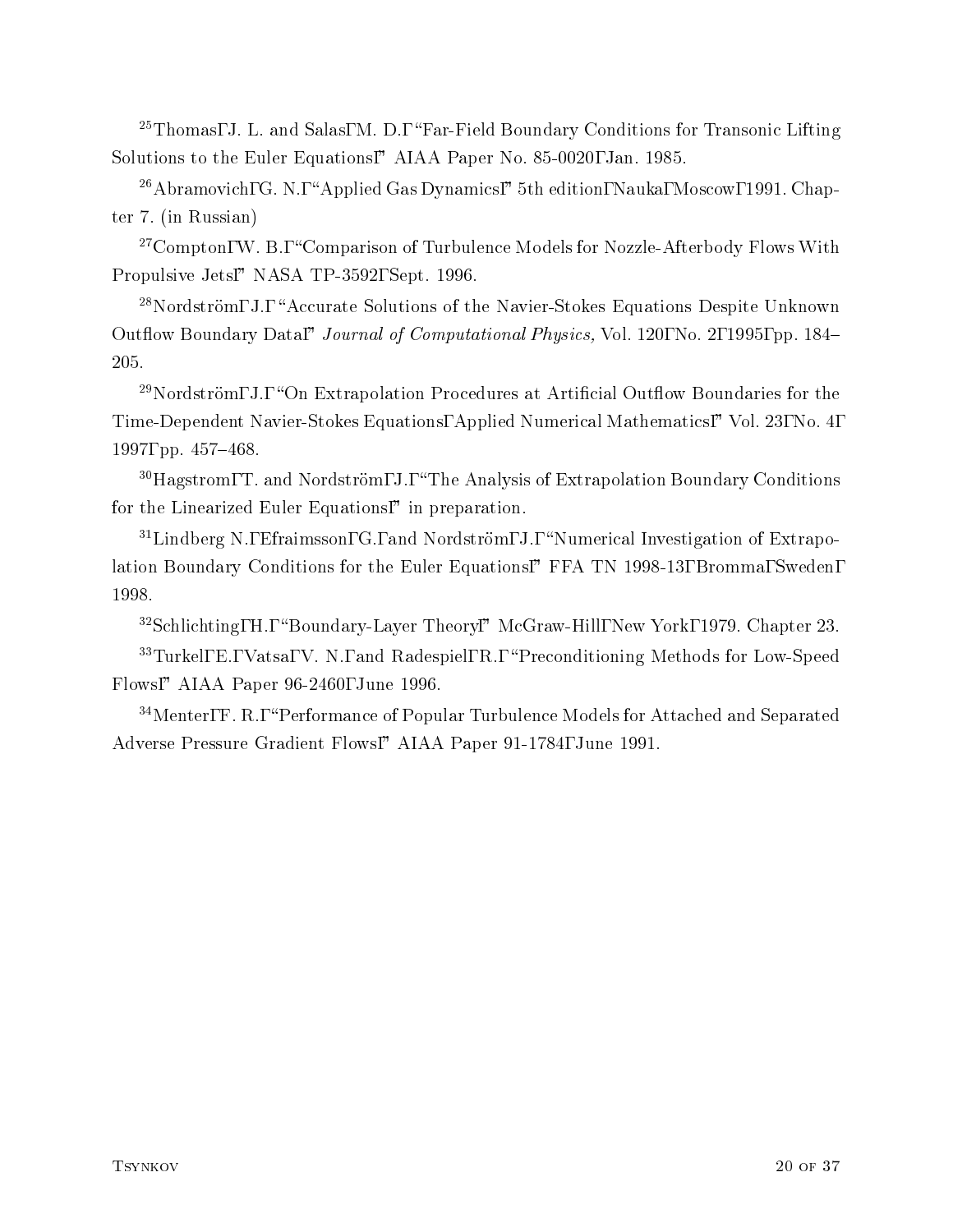## List of Table Captions

**Table 1:** Total drag coefficient per unit area  $\cup$ *p*.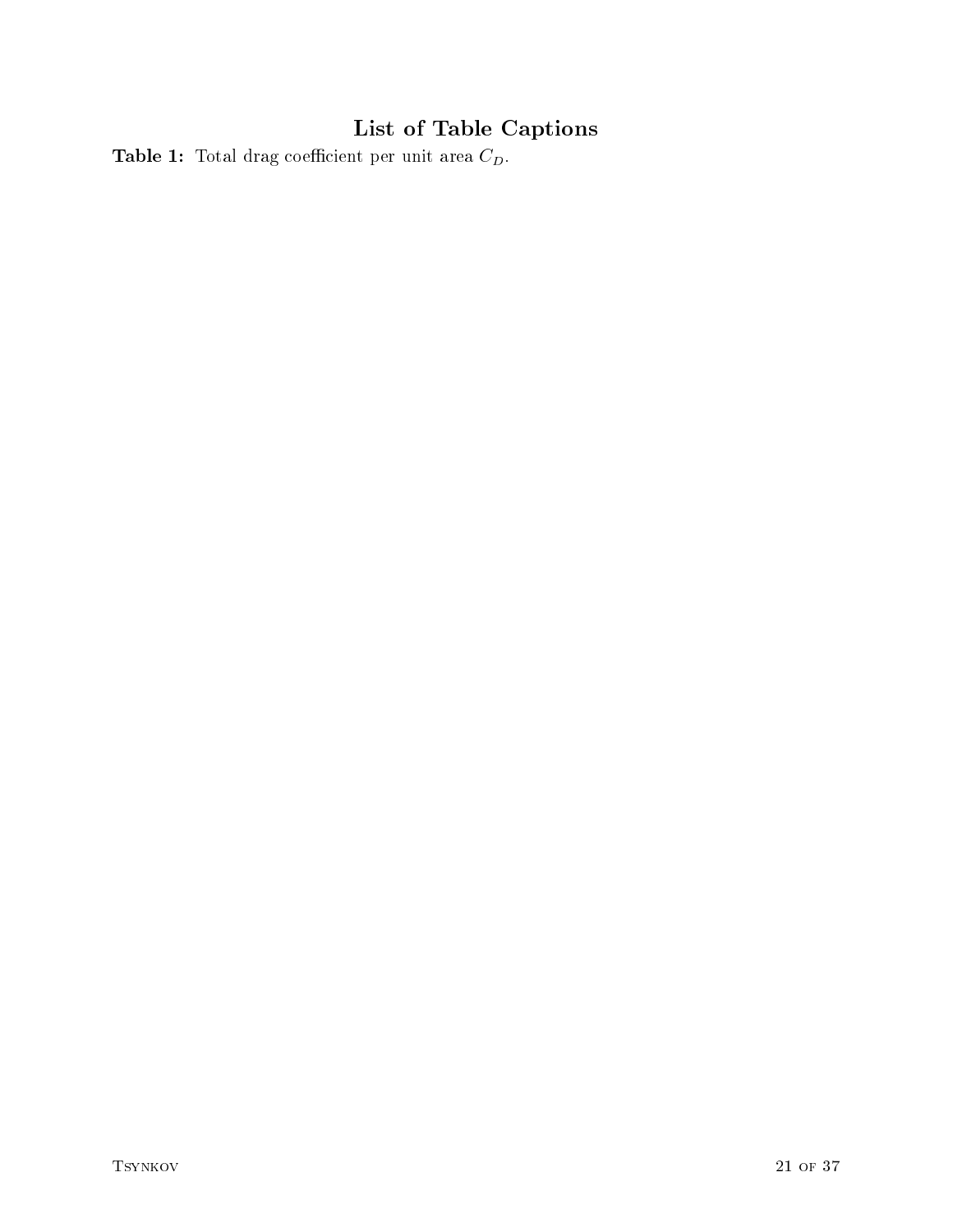| Domain geometry               |      |        |                                 |        |
|-------------------------------|------|--------|---------------------------------|--------|
| Grid dimension                | fine | coarse | fine                            | fine   |
| $C_D$ for local ABCs          |      |        | $2.77 \pm .03$   $2.74 \pm .04$ | 12.506 |
| $C_D$ for global ABCs   2.365 |      | 2.495  | 2.484                           | 2.497  |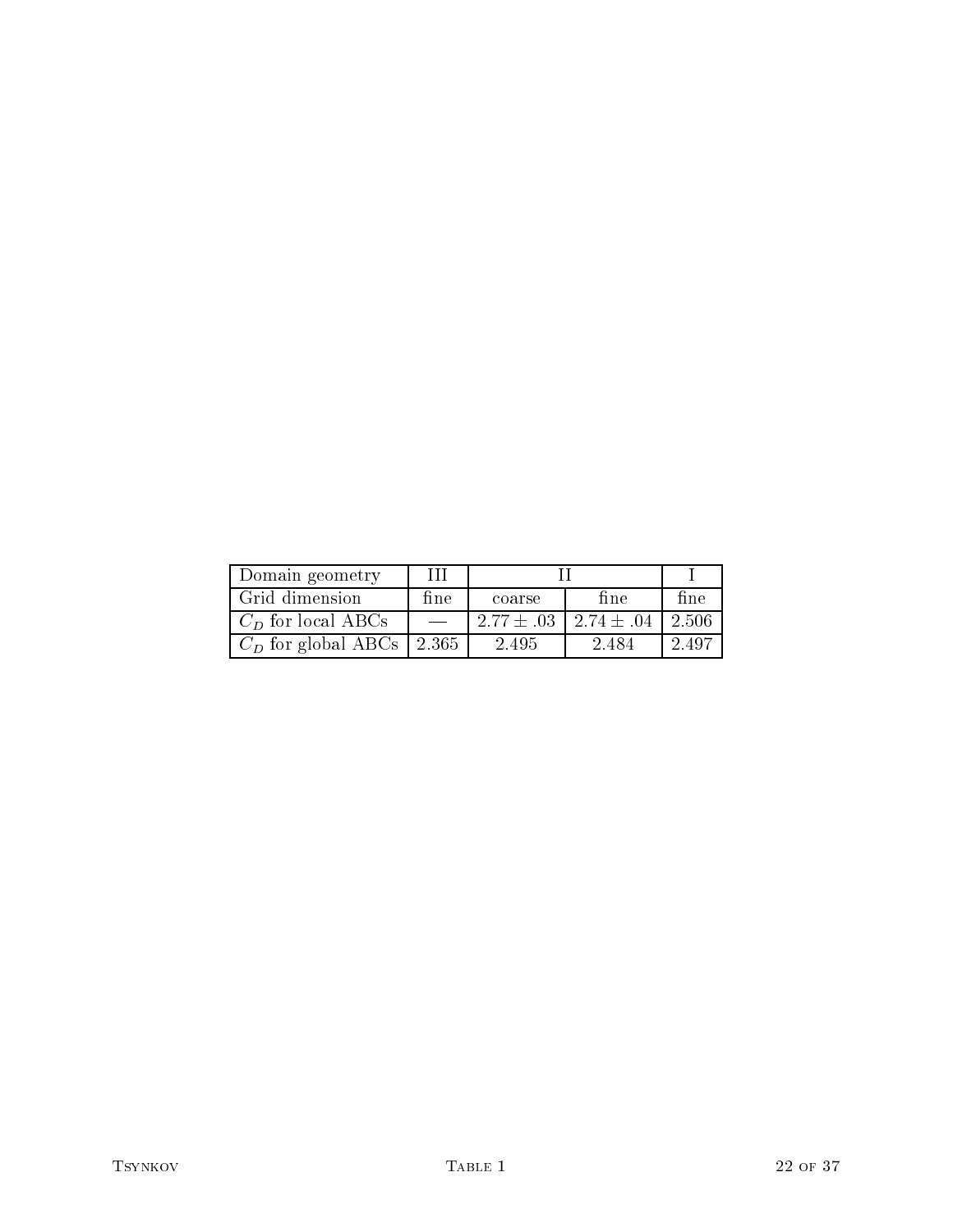#### List of Figure Captions

Figure 1: Schematic geometric setup for the ONERA M6 wing; wing on the left is enlarged.

Figure 2: Schematic geometric setup for the slender body with jet exhaust.

**Figure 3:** The domain  $u_L$  where L is the distance from  $u_L$  to the boundary.  $L >> 1$ .

**Figure 4.** Three computational domains for the jet now, projection onto the  $z = 0$  plane.

Figure 5: Convergence histories for the residual of the continuity equation, domain I, ne grid.

Figure 6: Drag convergence, domain I, ne grid.

Figure 7: Convergence histories for the residual of the continuity equation, domain II, ne and coarse grids.

Figure 8: Drag convergence, domain II, ne and coarse grids.

Figure 9: Convergence histories for the residual of the continuity equation, domain III, ne grid.

Figure 10: Drag convergence, domain III, fine grid.

 $\blacksquare$  -gare  $\blacksquare$  notice at the pressure coemetry Cp on the arters on the symmetry plane  $z=0$ .

Figure 12:Distribution of the pressure coecient Cp on the symmetry  $\sim p$  on the after  $\sim p$  in the symmetry  $\sim p$ plane  $z = 0$ . Zoomed in view.

Figure 13:Distribution of the pressure coecient Cp on the after  $\omega$  in the symmetry  $\omega$ plane  $y = 0$ .

 $F_{\rm eff}$ ure  $F_{\rm eff}$  distribution of the pressure coefficient Cp on the arters on the symmetry plane  $y = 0$ . Zoomed in view.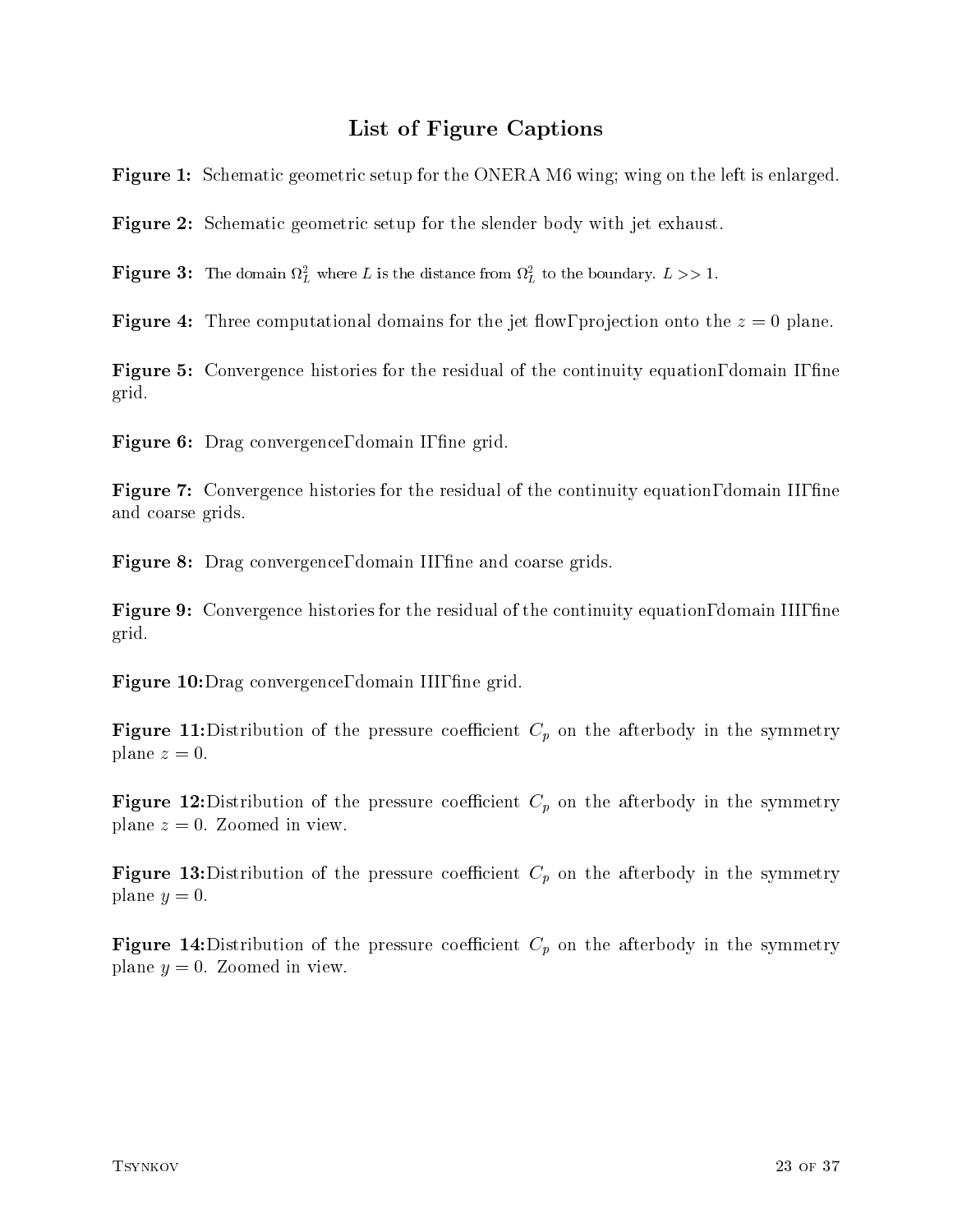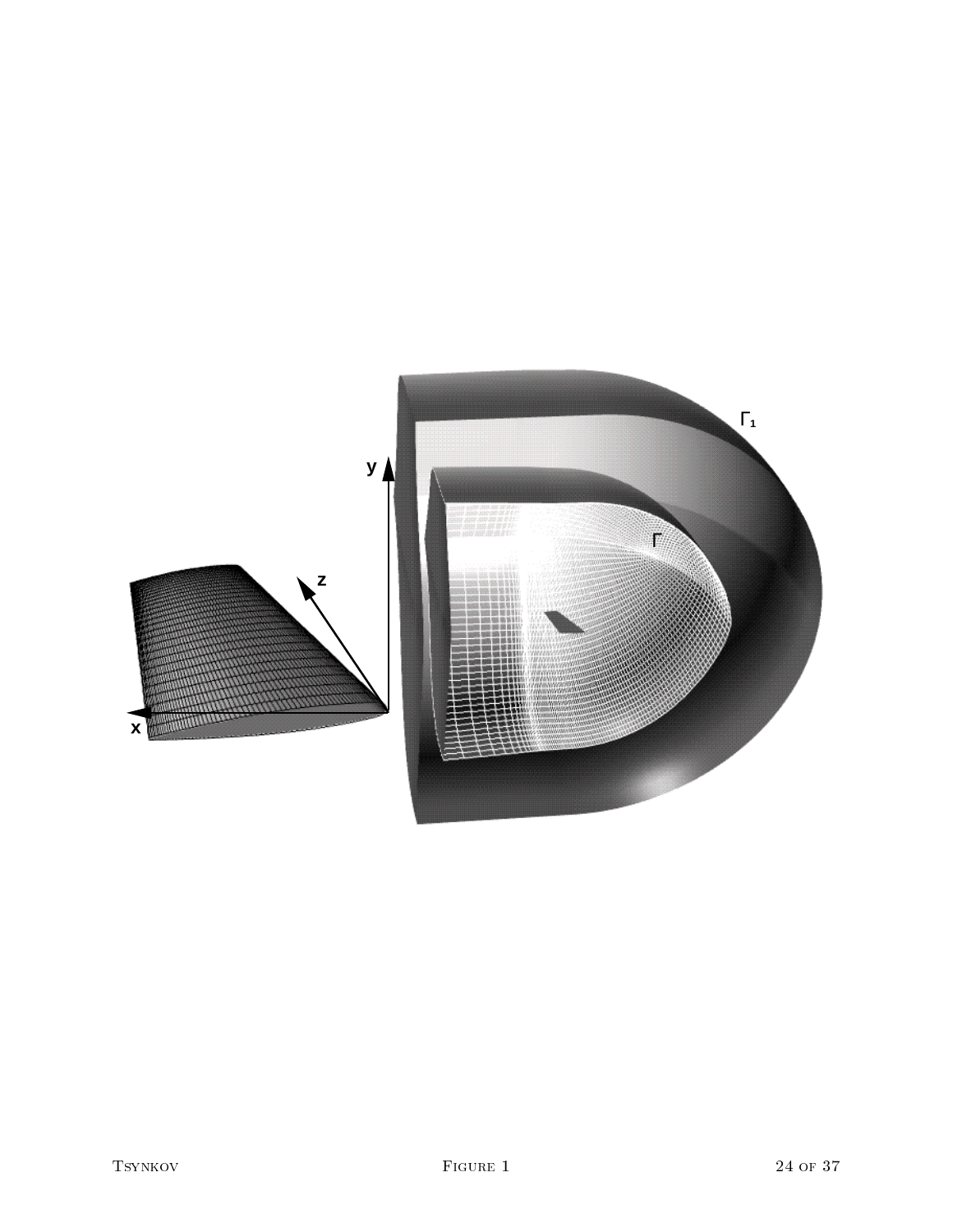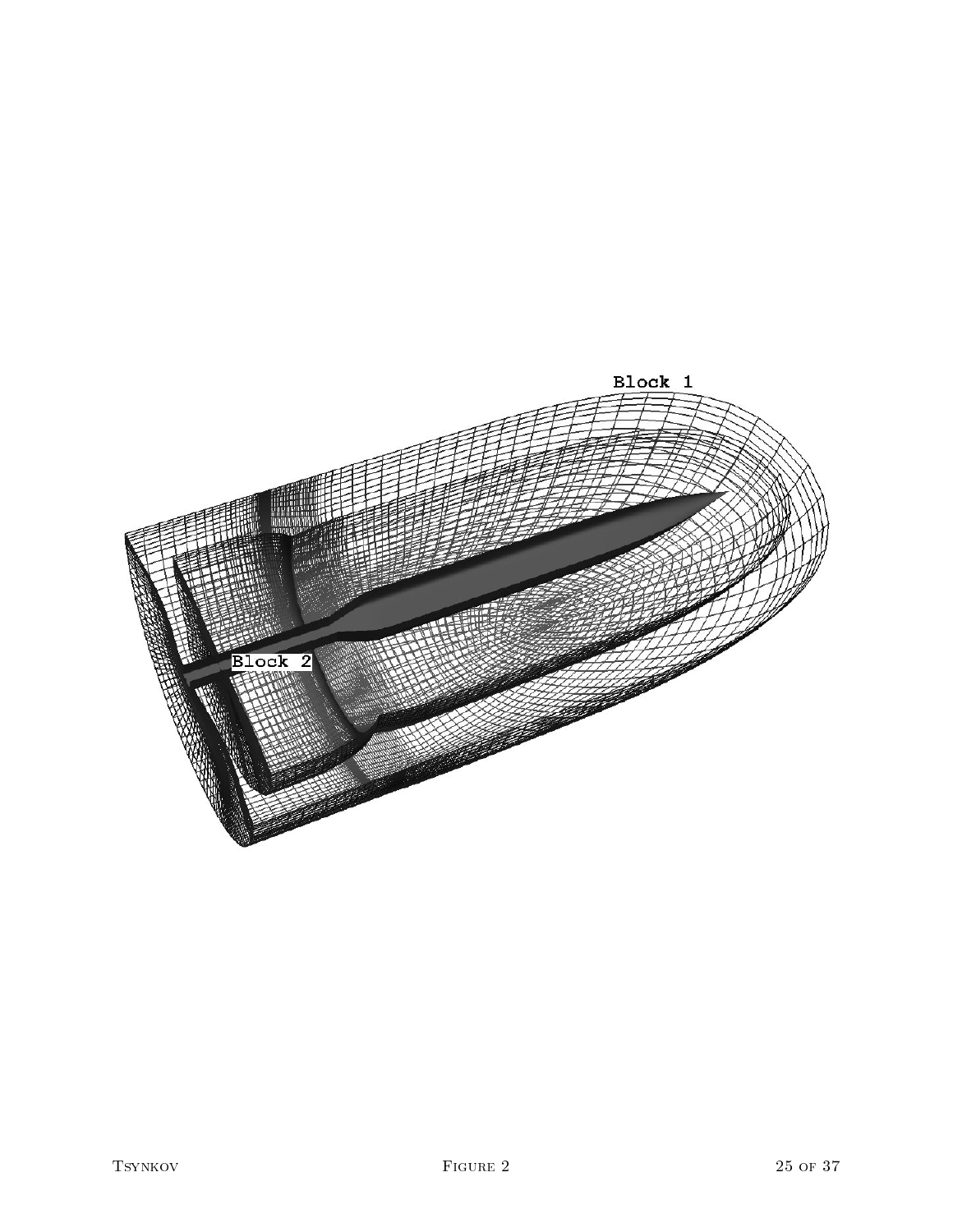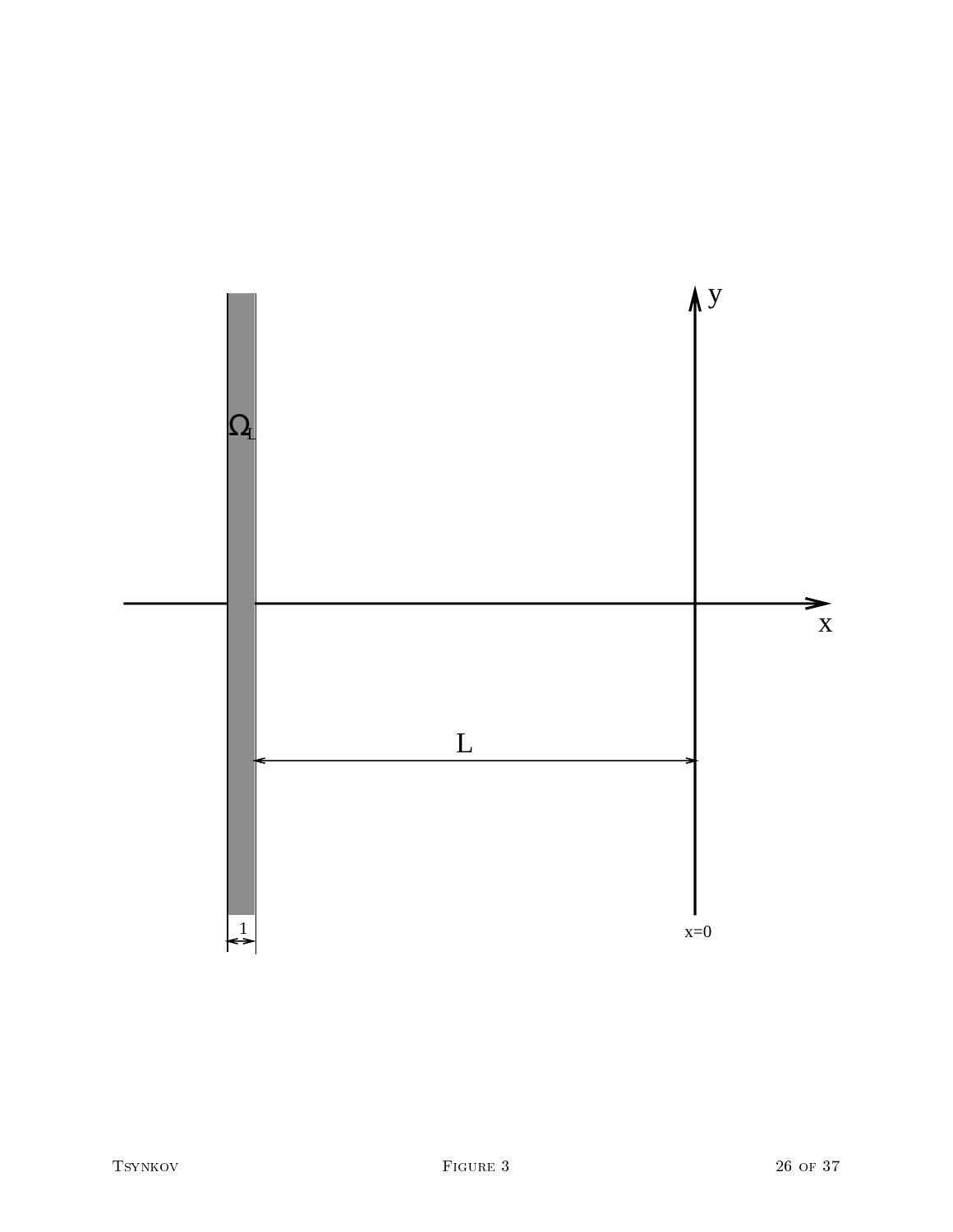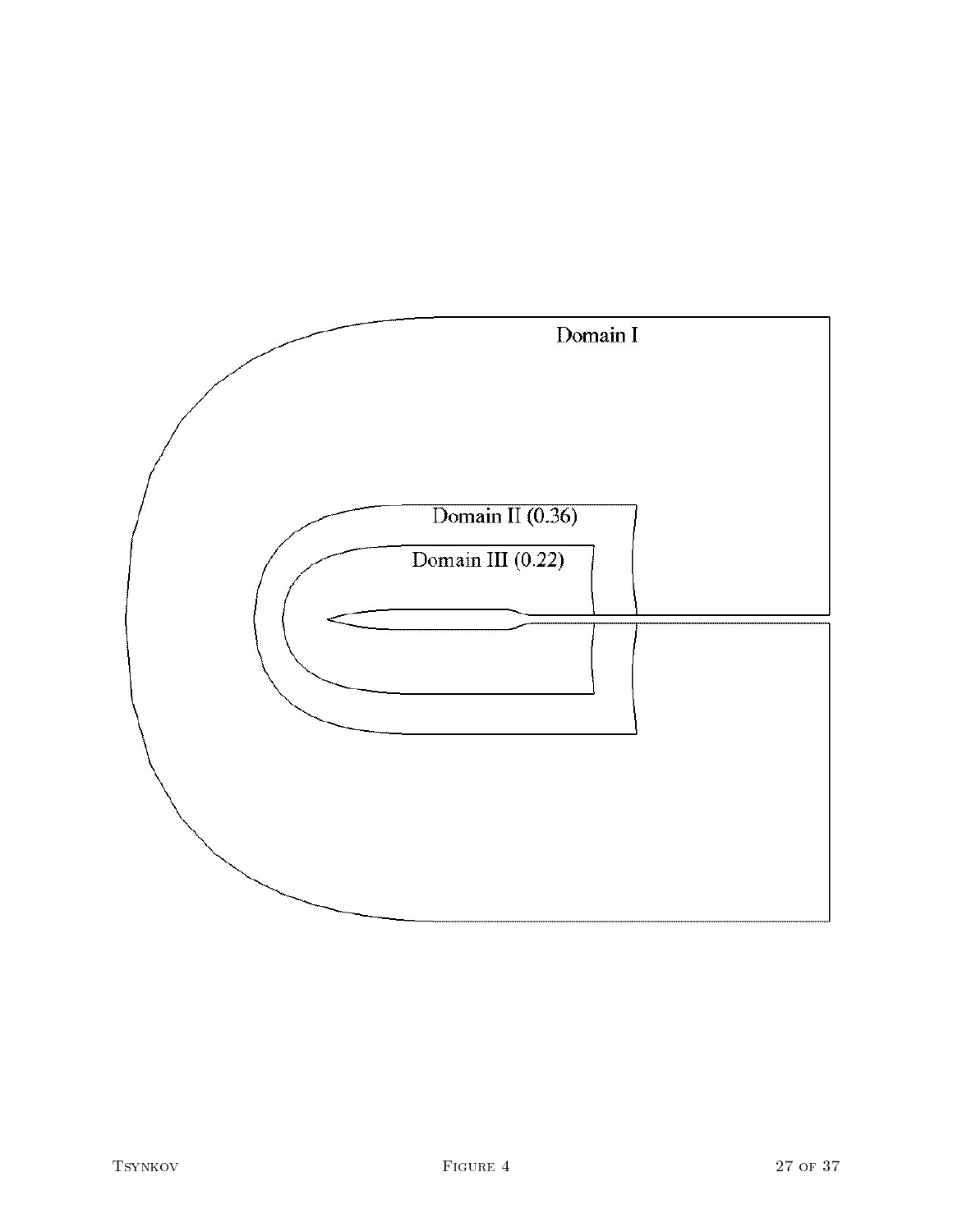

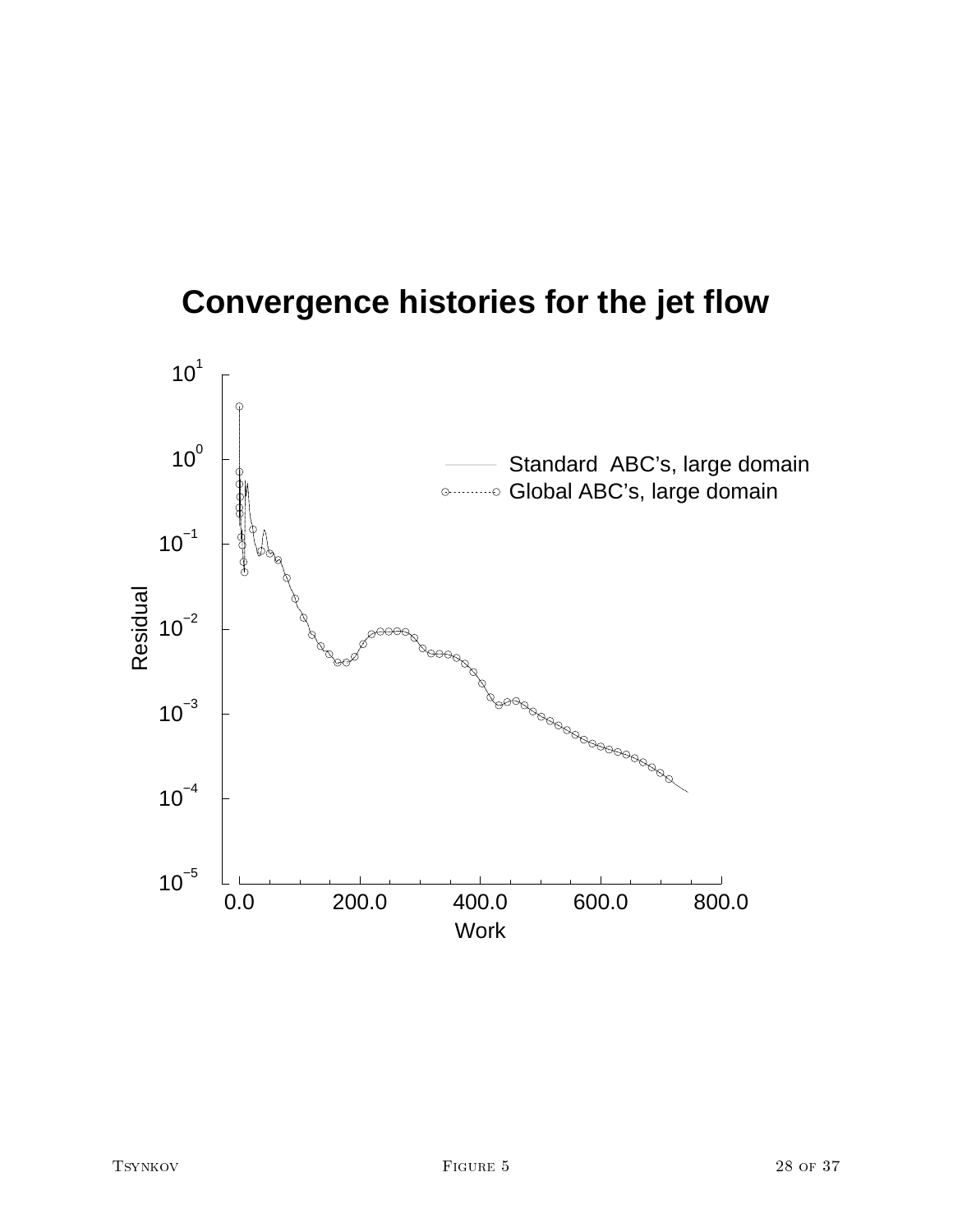

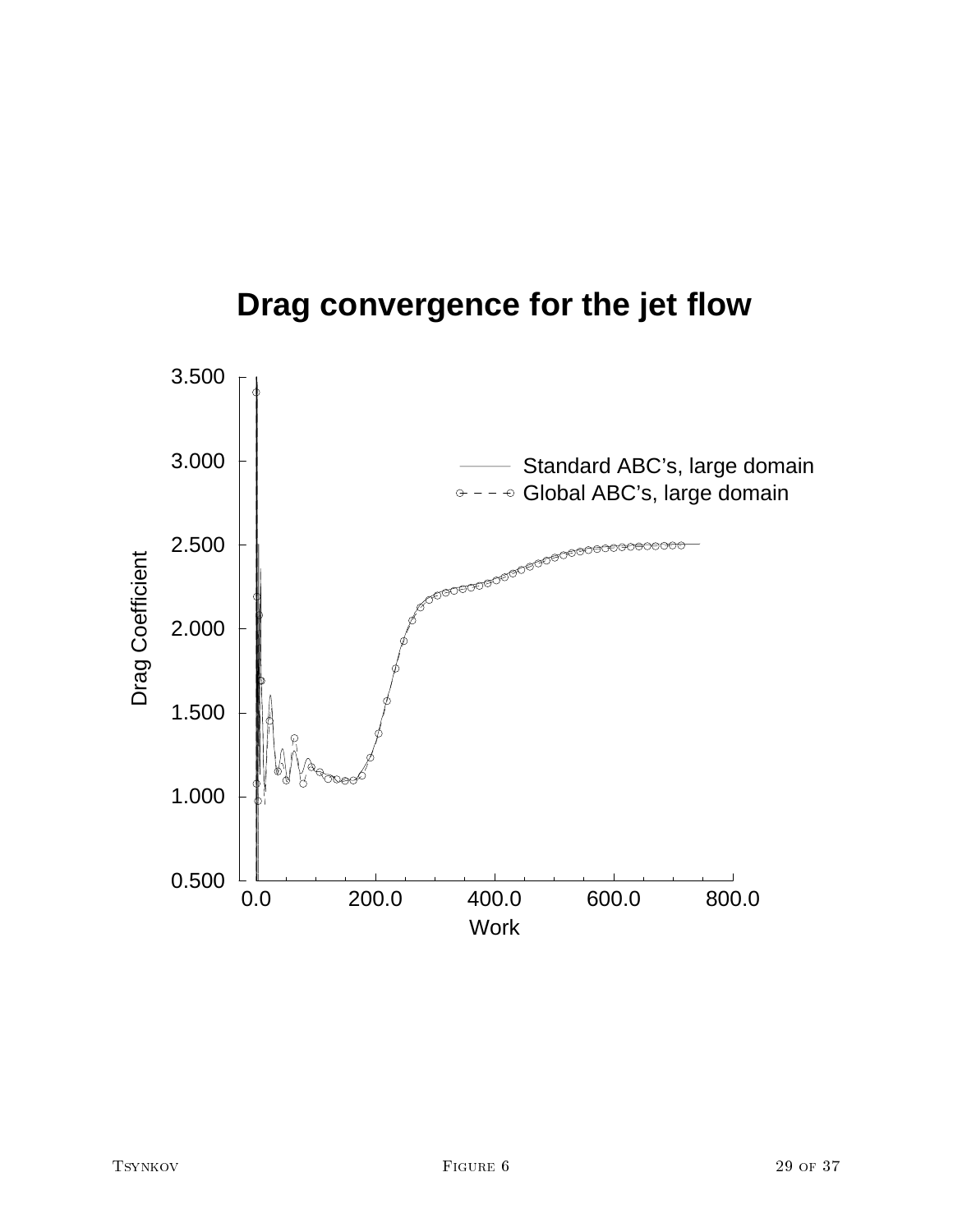

# **Convergence histories for the jet flow**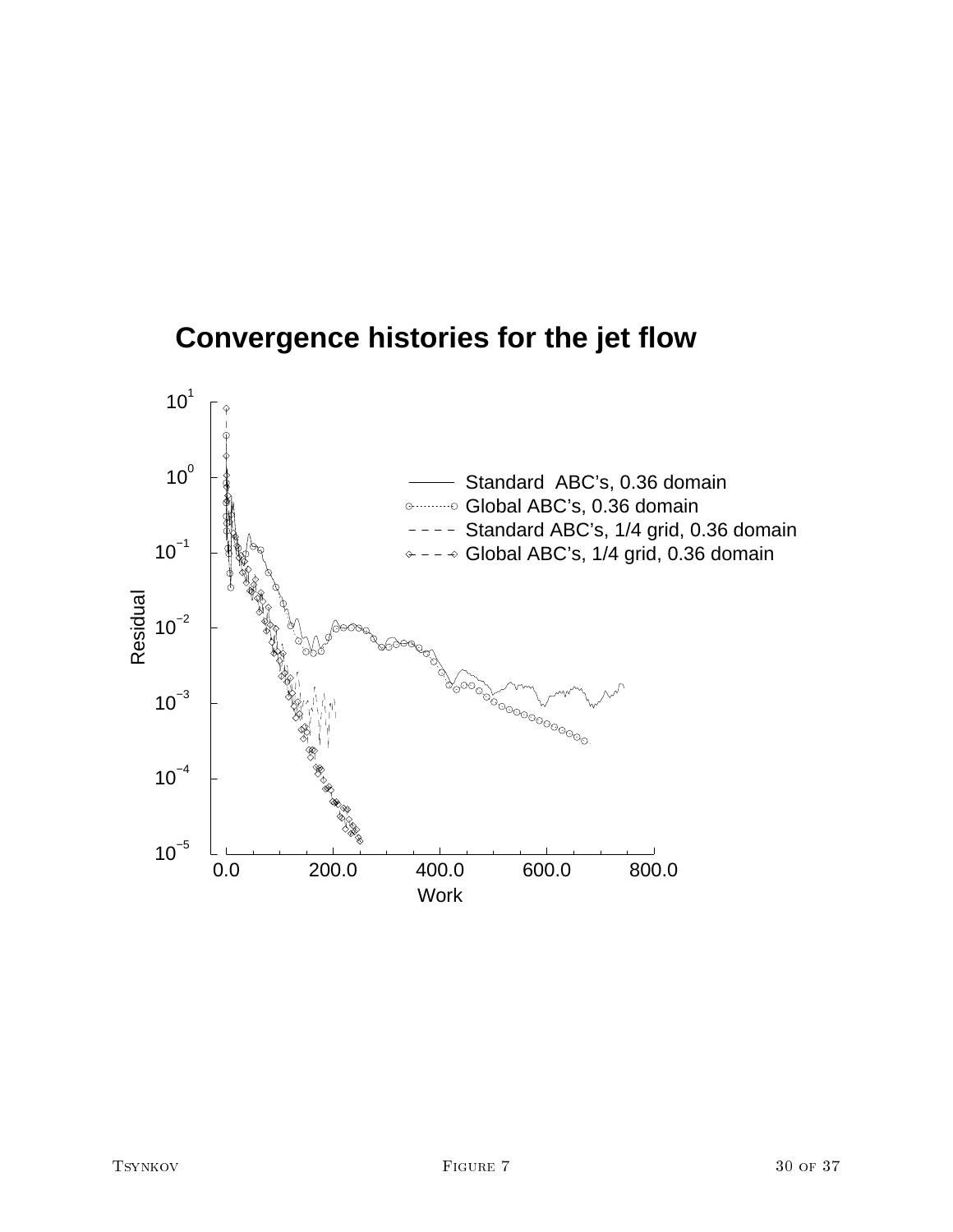

# **Drag convergence for the jet flow**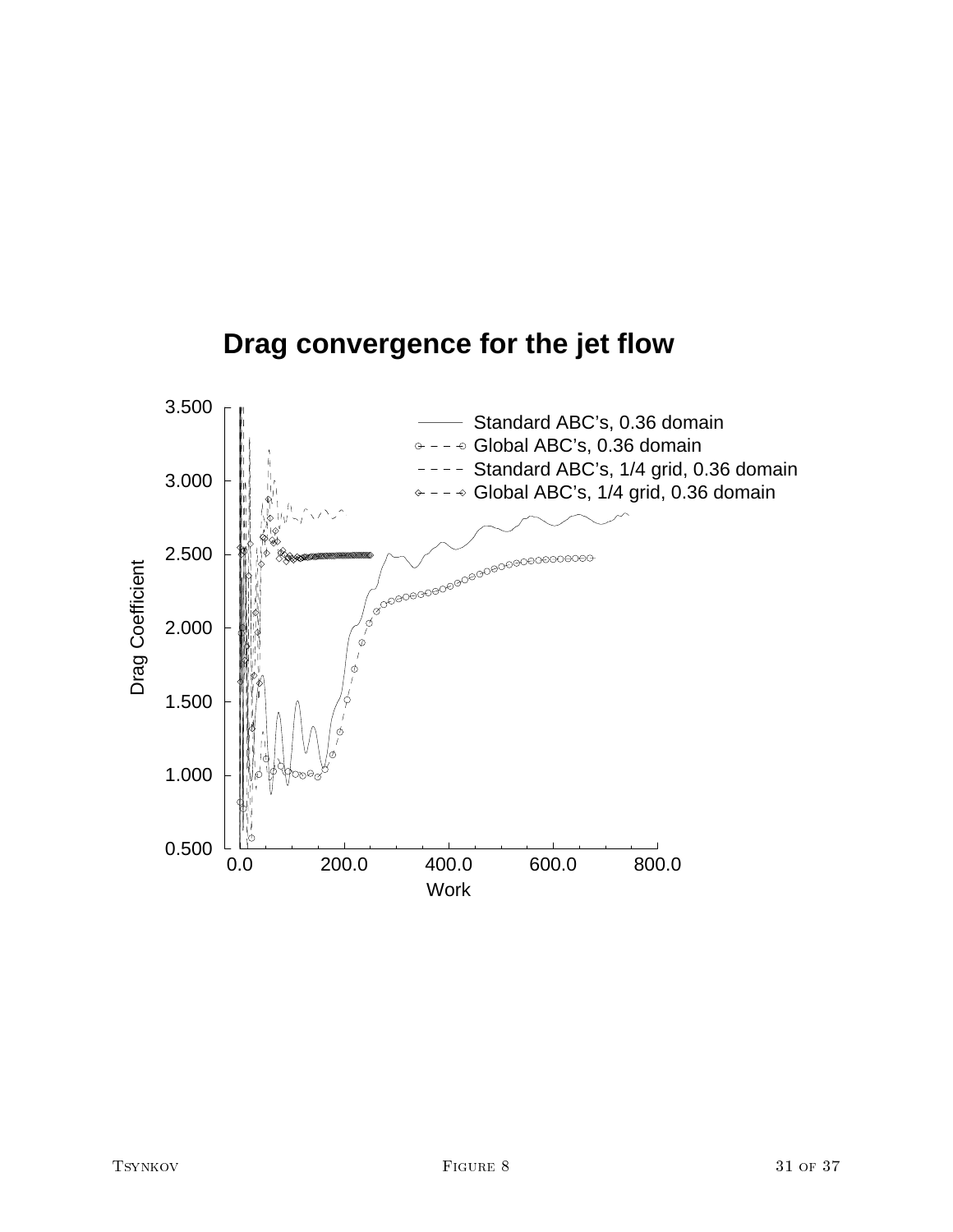

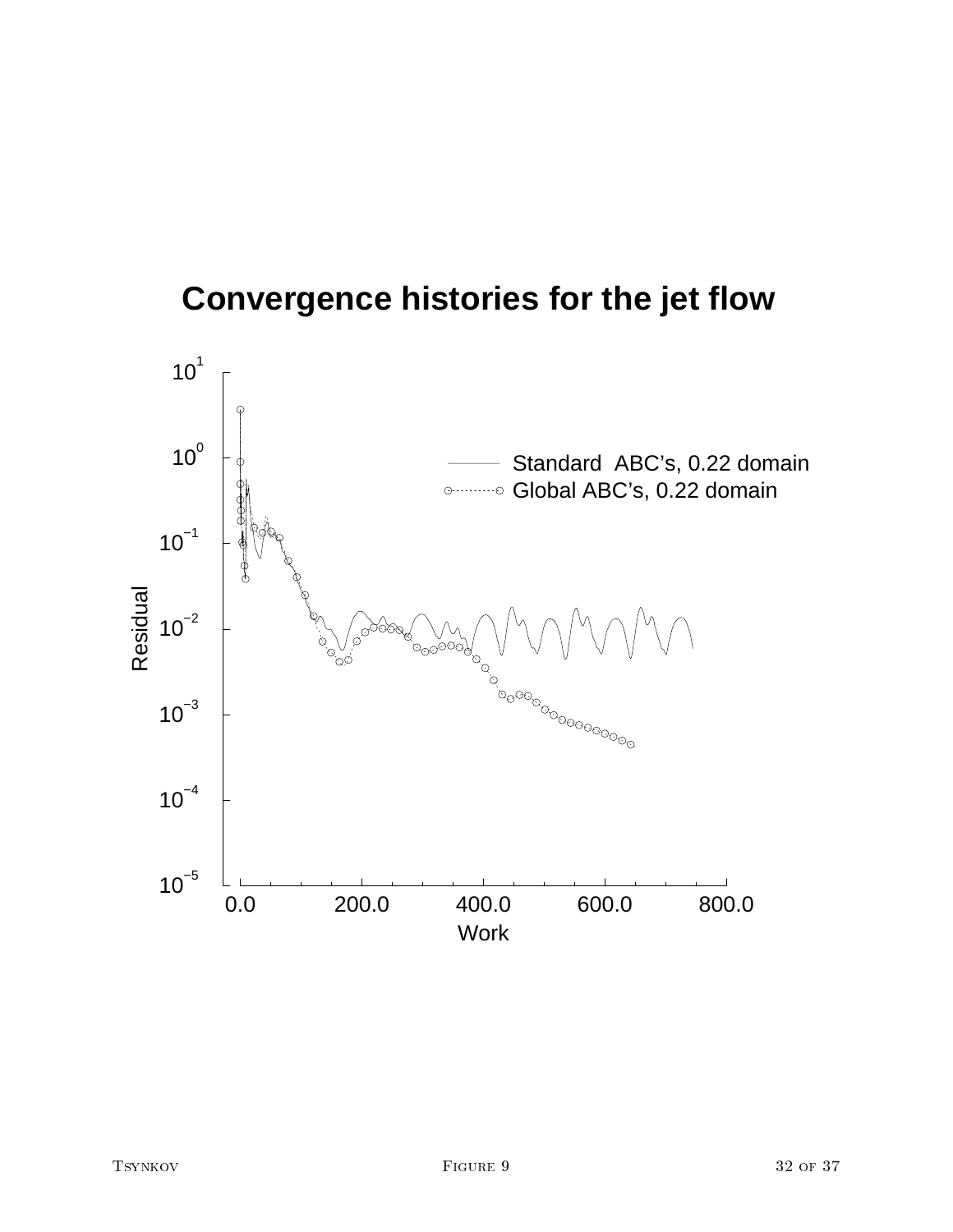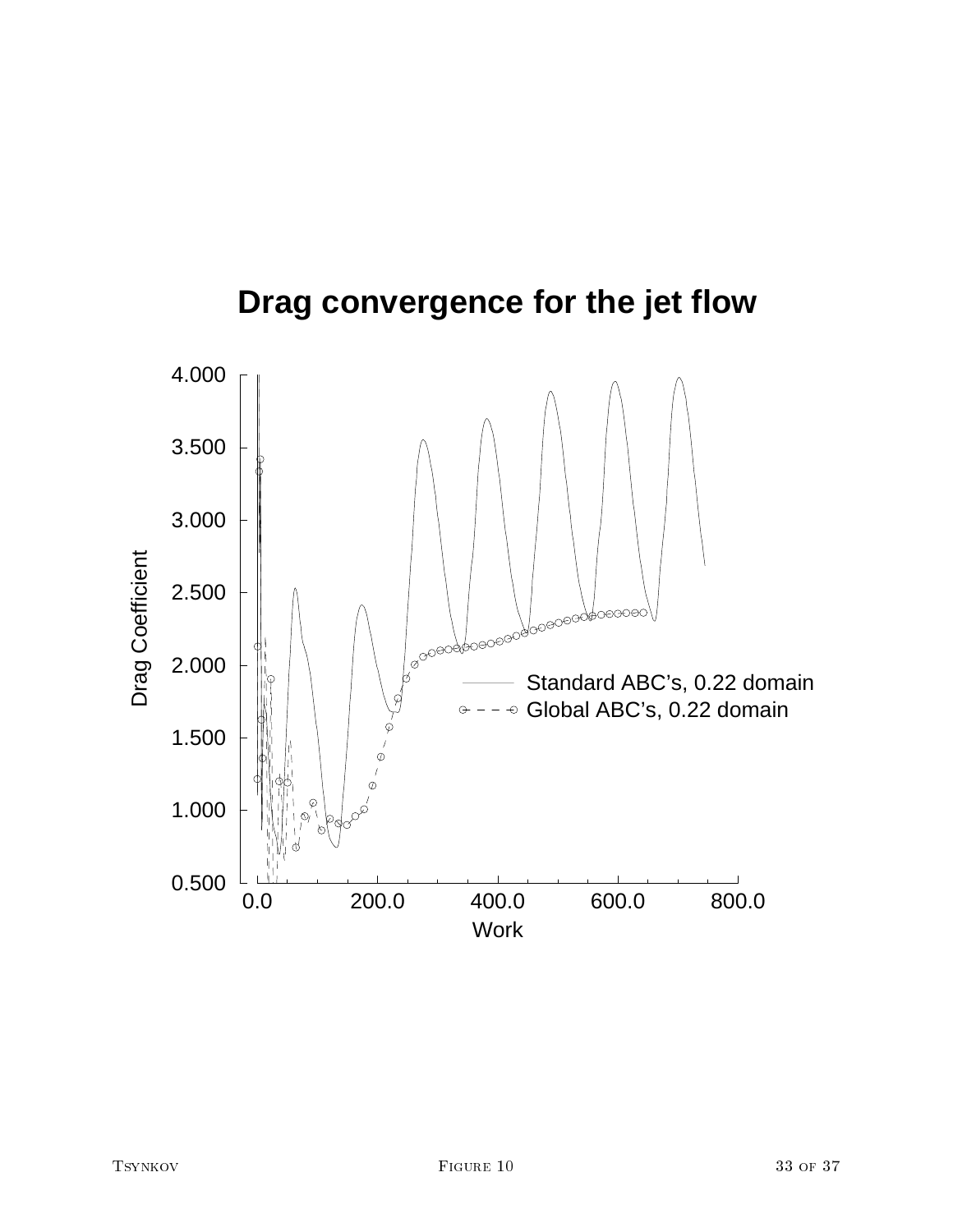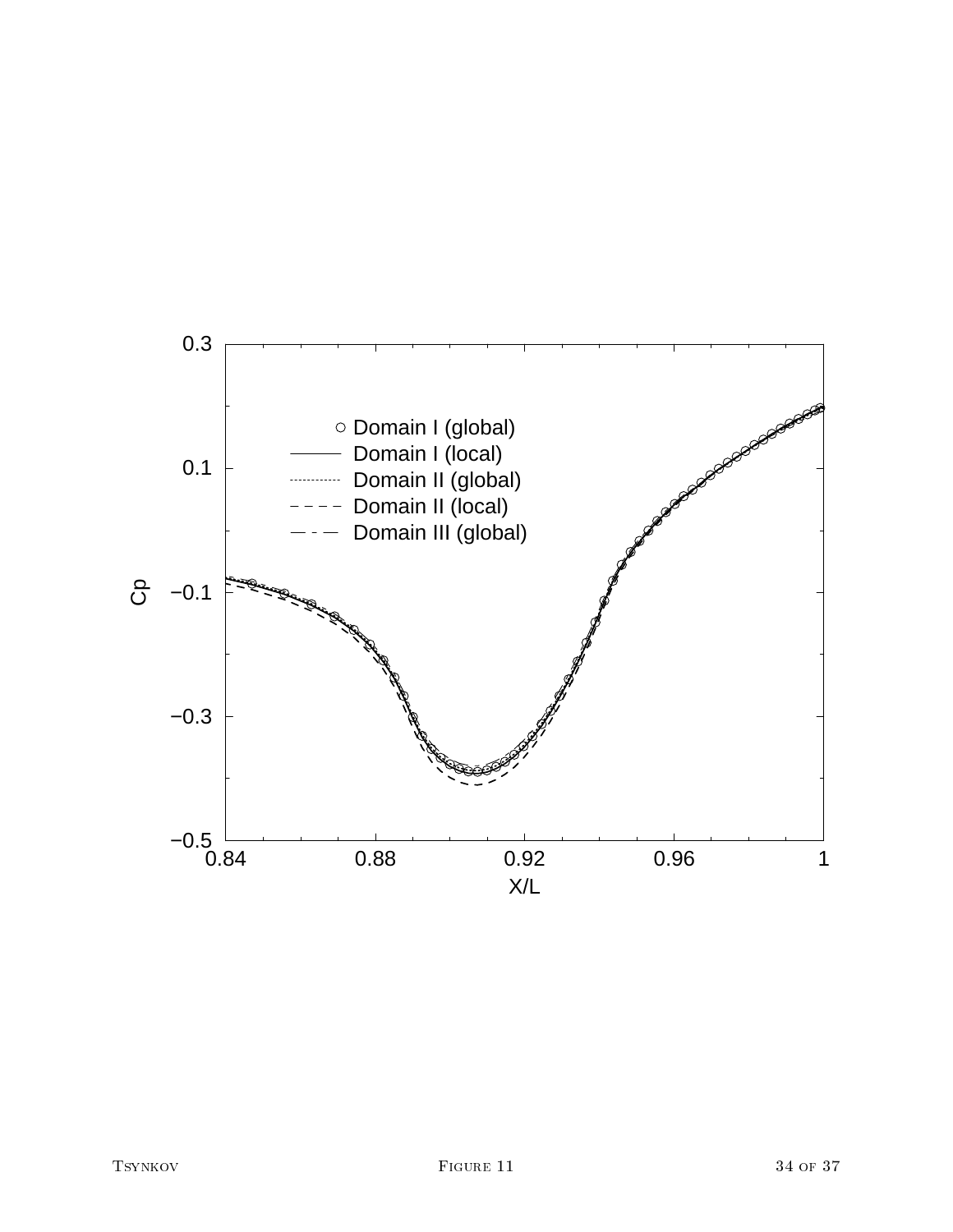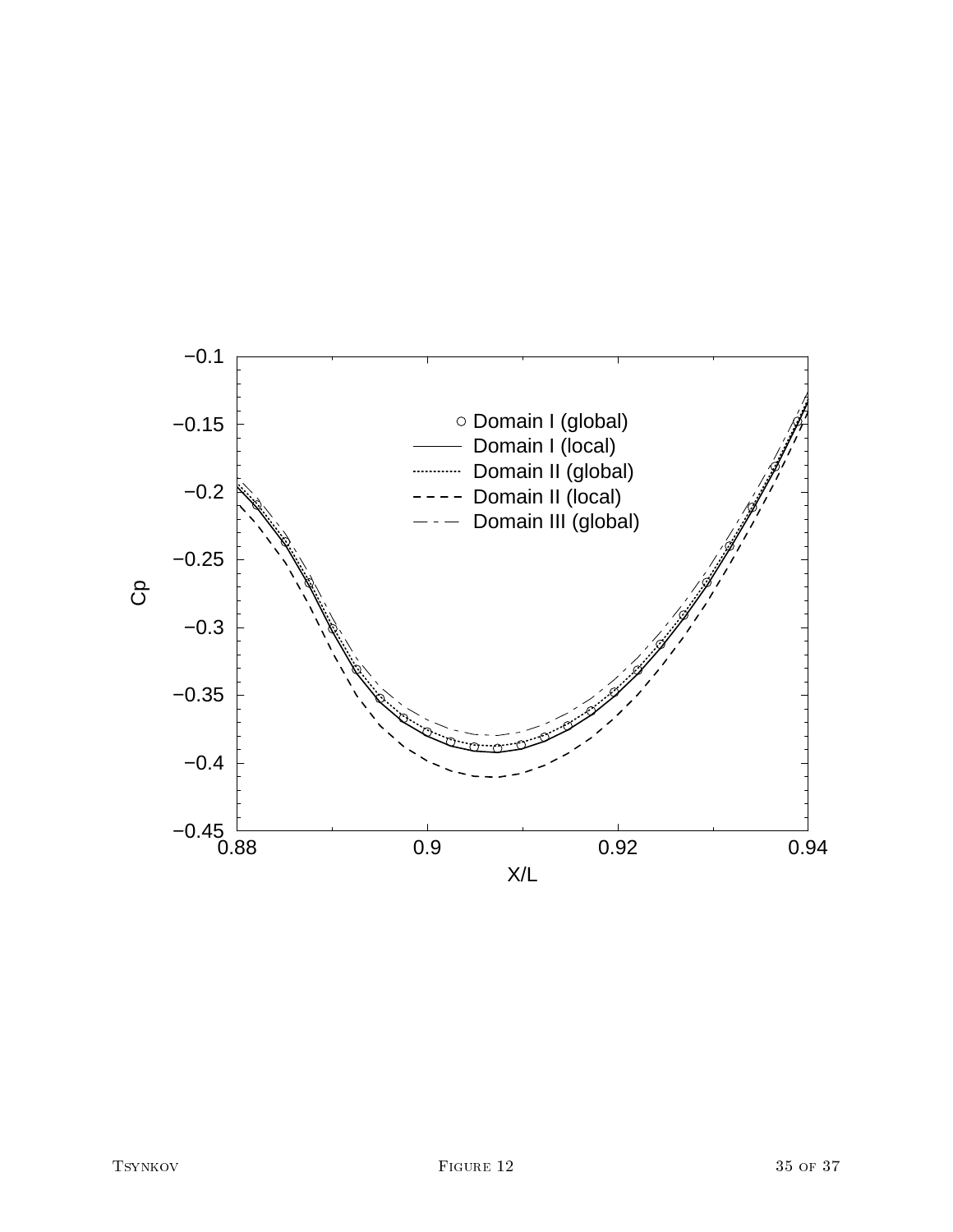